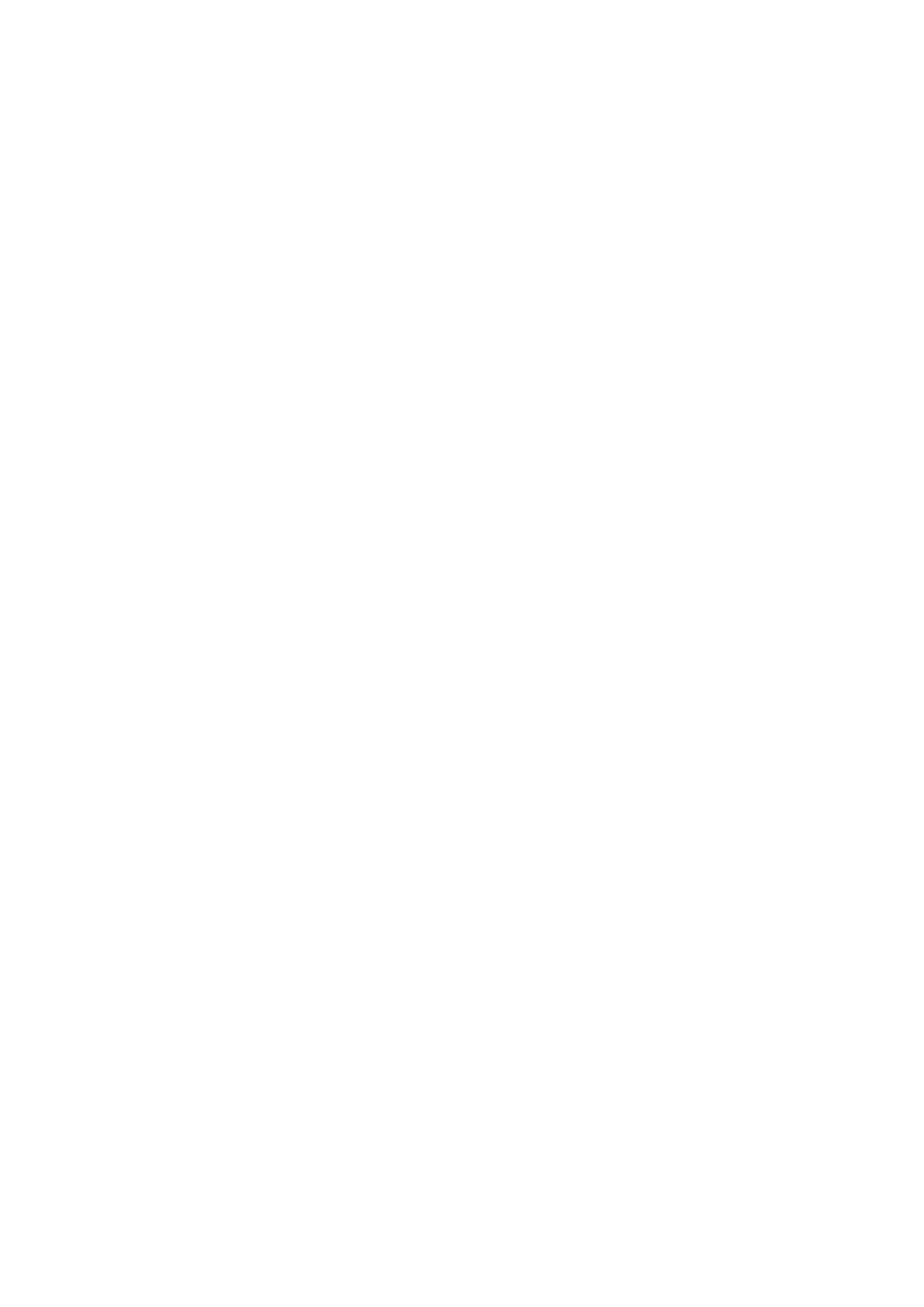#### **Fields in Trust was founded in 1925 as the National Playing Fields Association and incorporated by Royal Charter in 1933.**

#### **Patron**

HM The Queen

**President**  HRH The Duke of Cambridge KG KT

**Vice Presidents** 

Gyles Brandreth, Derek Forbes, The Lord Howard of Rising, Christopher Laing OBE, Alison Moore-Gwyn LVO, The Rt Hon The Earl of Stockton

**Ambassadors** 

Geoffrey Boycott OBE, Roger Federer, Tim Henman OBE, Graeme le Saux, Pat Nevin, Sir Matthew Pinsent CBE, Sir Clive Woodward OBE, Baroness Grey-Thompson DBE

**Trustees and Members of Council** 

Tim Phillips CBE – Chairman Richard Schuster – Vice Chairman Jeremy Hammond – Honorary Treasurer Tom Barber, Mark Campion, Paul Garber, Dr Ann Heywood, Debbie Jevans CBE, Graeme le Saux, Carlotta Newbury, Brian Samson, Tim Smith, Mike Street OBE, Brynmor Williams

#### **Chief Executive**

Helen Griffiths

**Bankers**  HSBC plc, London Lloyds Bank plc, London Clydesdale Bank plc, Edinburgh

**Solicitors** 

Freshfields Bruckhaus Deringer LLP, London Russell Cooke LLP, London CMS Cameron McKenna, Edinburgh

**Investment Managers** 

Stonehage Fleming, London

**Auditors** 

Sayer Vincent LLP, London

**Charity Registration Number:** 306070, registered in England and Wales

**Company Registration Number:** RC000370 (incorporated by Royal Charter), registered in the UK

**Office of Scottish Charity Regulator Registration Number:** SC040357

**Registered Office:** 2d Woodstock Studios, 36 Woodstock Grove, London W12 8LE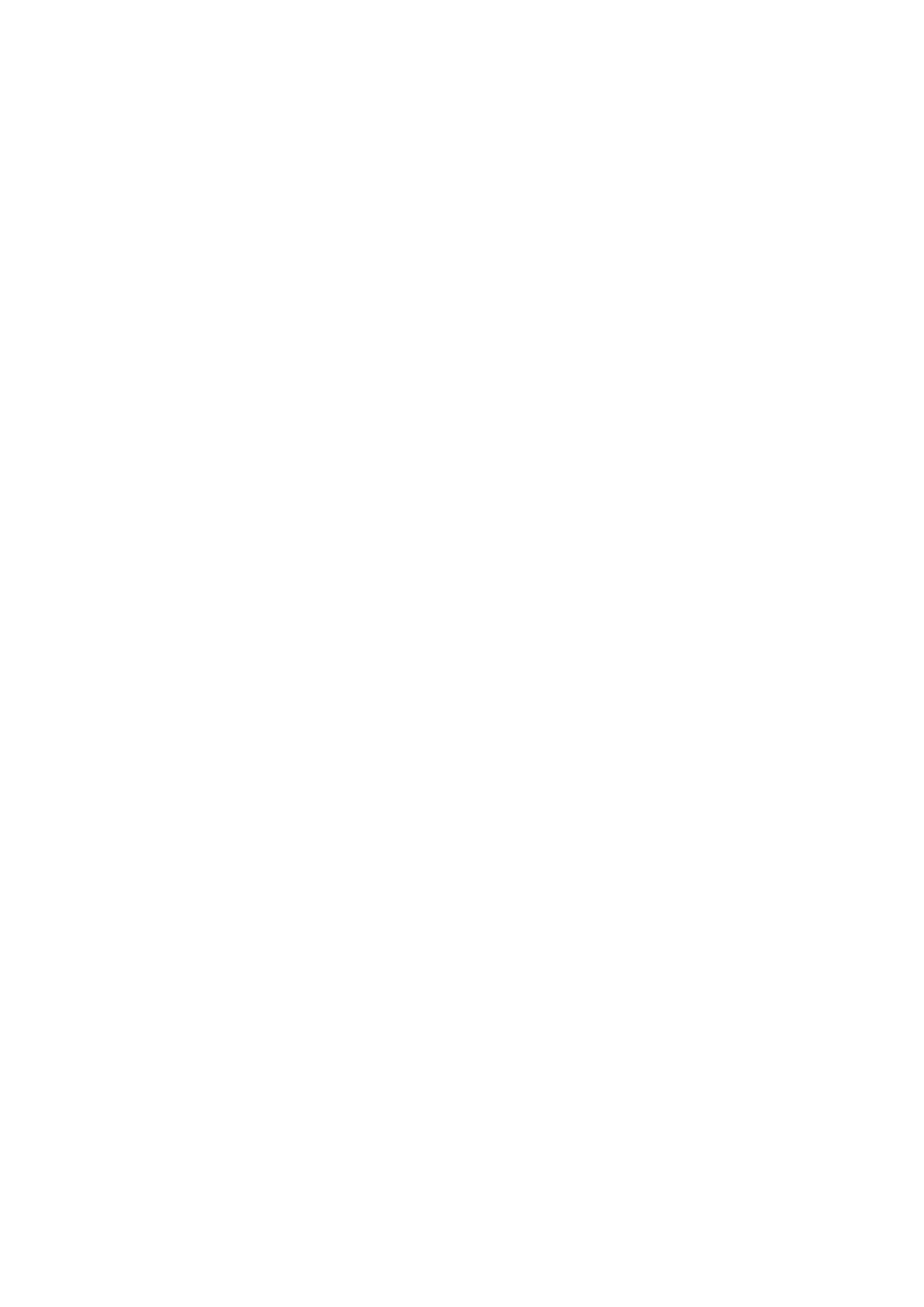#### **CHAIRMAN'S STATEMENT**

The challenges facing owners and managers of parks and green spaces in the UK are arguably now greater than ever before and at a time when such amenities are critically needed. The pressure of a growing population and the need to build more housing, coupled with significant pressure on local authority budgets are resulting in an increasingly vulnerable position for non-statutory services. We believe it is vital that the total value these spaces bring to the wellbeing of their local communities are fully recognised in judgements about their future resourcing.

During 2017 Fields in Trust undertook a strategic review to ensure it can continue to optimise the impact that we as a charity can have on the protection and enhancement of outdoor places to play. How we demonstrate the need for and impact of our work was a major focus and we look forward to publishing this new strategic plan in Spring 2018 to reflect this new position.

Fields in Trust's work relies wholly on successful partnerships with landowners and funders and in 2017 we were pleased to continue working with The Royal British Legion on the Centenary Fields programme to commemorate those who lost their lives in World War I. We were also delighted to launch a new programme with the London Marathon Charitable Trust to protect and activate parks and green spaces in areas of inactivity and deprivation.

We are proud of the legacy of 2735 legally protected parks, playing fields and green spaces that we have created throughout the UK and are very grateful for the continuing support we receive from donors and supporters alike who have made this work possible.

Tim Prillip

**Tim Phillips CBE Chairman**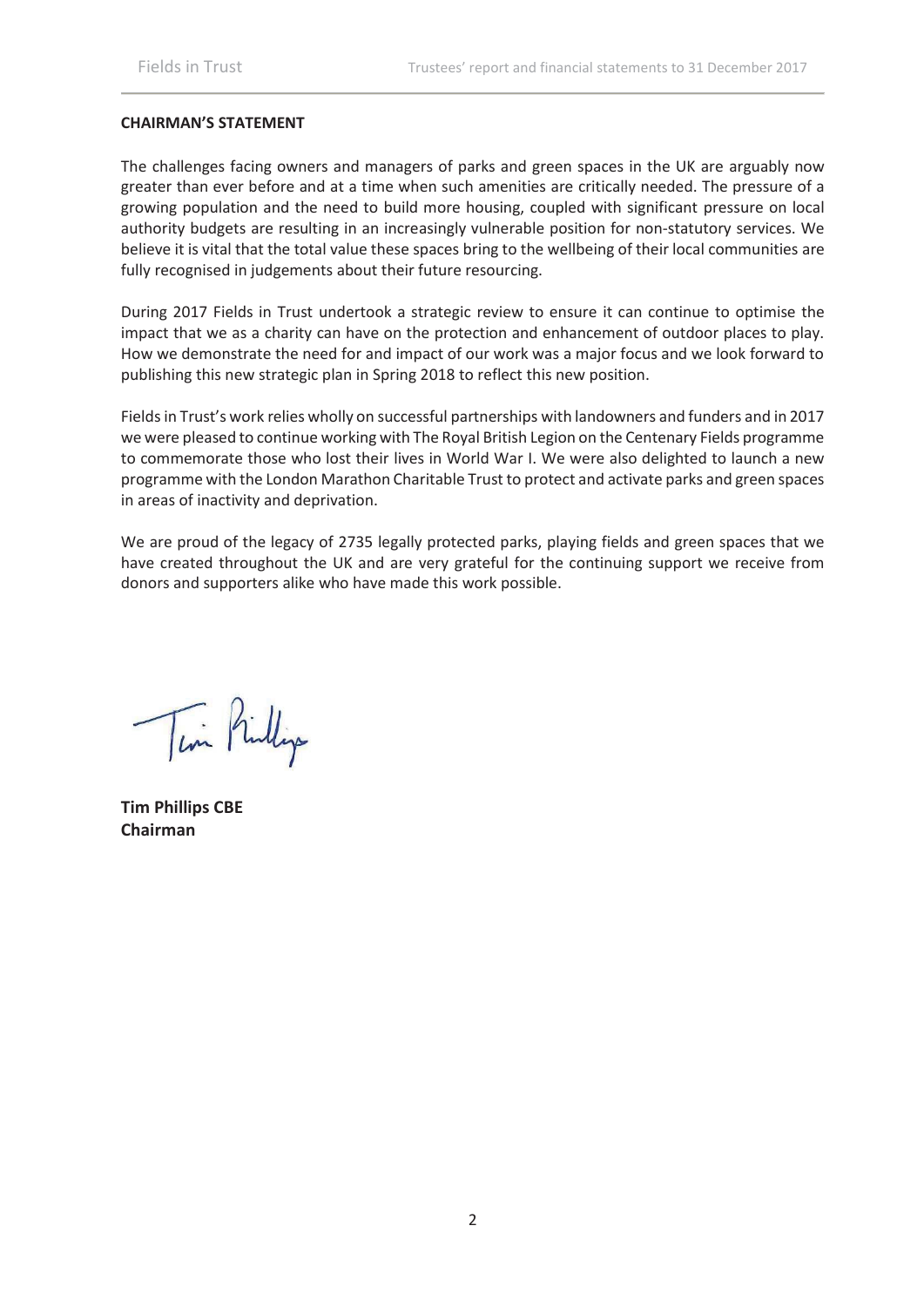#### **TRUSTEES' REPORT**

The Board of Trustees present their annual report incorporating the audited financial statements for the year ended 31st December 2017, together with an update on current plans and achievements.

#### **MISSION**

Fields in Trust works to secure and improve outdoor recreational spaces for sport and play for future generations.



Currently we protect 2,735 spaces totalling 31,845 acres across the UK. We constantly work to improve the quality of data we hold on protected sites. Given the nature of our work and the historic nature of some of the sites we protect there can be fluctuations in these total figures as the date is improved.

Fields in Trust is an independent charity with over 90 years' experience protecting parks, playing fields and green spaces. Parks, playing fields and green spaces are proven to help people stay physically and mentally well; places where we can all move, breathe, run and play. They are an important tool to drive social cohesion, combat loneliness and build community spirit.

As a non-statutory service parks and green spaces are vulnerable to budget cuts and development pressures with 59%<sup>1</sup> of local authorities expected to sell or transfer ownership of their parks and green spaces over the next two years. We work collaboratively with a range of landowners and funders to protect parks and green spaces through a deed of dedication enabling them to be secured in perpetuity for future generations to enjoy.

Parks and green spaces are too often considered through the prism of what they cost rather than the benefits they bring to key social issues such as obesity, diabetes and social isolation. Fields in Trust acts as a positive advocate for all parks and green spaces and seeks to raise awareness around both their value and the threat to their future.

During 2017 as part of a strategic review the Trustees agreed to formally adopt the following new mission statement in 2018:

**Fields in Trust champions and supports our parks and green spaces by protecting them for people to enjoy in perpetuity. Because once green spaces are lost, they are lost forever.** 

 $\overline{a}$ 

<sup>&</sup>lt;sup>1</sup> State of the UK Parks Report 2016, Heritage Lottery Fund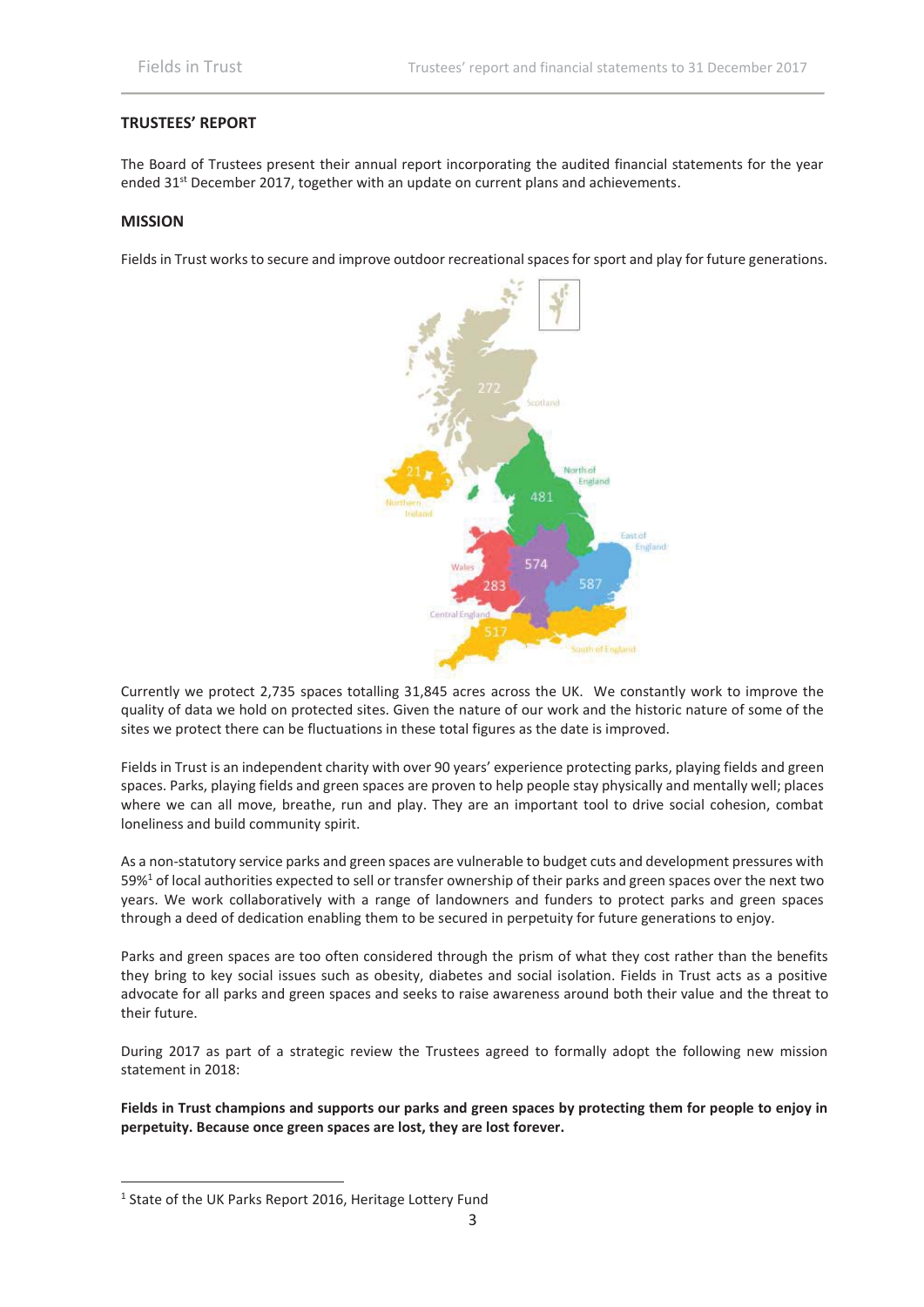#### **PUBLIC BENEFIT**

In setting our objectives and planning our activities the Trustees have given careful consideration to the Charity Commission's general guidance on public benefit. Fields in Trust's work benefits everyone. The parks, playing fields and playgrounds that Fields in Trust protects are free at the point of access and ensure that communities have opportunities to engage in sport, play and recreation.

#### **2017 OBJECTIVES AND ACHIEVEMENTS**

During 2017 the charity continued to focus on its five defined key areas of activity:

#### **1. PROTECT**

*Parks, playing fields and playgrounds are a defining feature of our communities but their future is at risk. We want to work with landowners to protect these spaces in perpetuity guaranteeing communities access to these parks, playing fields and playgrounds both now and in the future.* 

#### **What did we set out to achieve?**

- Continue delivery of the Centenary Fields programme in conjunction with The Royal British Legion.
- Identify and protect historic spaces in partnership with Carnegie Trust.
- Protect parks improved through the Heritage Lottery Fund Parks for People programme.
- Develop new protection programmes with funders and developers.

#### **How did we do?**

- Protected 41 new parks and green spaces in perpetuity totalling 283 acres including;
	- o 24 parks and playing fields protected as part of the Centenary Fields programme in partnership with The Royal British Legion. A total of 118 spaces have now been protected through this programme which is lower than the 255 we expected but we anticipate significantly renewed interest in Centenary Fields in 2018 as part of the last year of the commemoration of World War I;
	- o 2 spaces protected as part of a new programme supported by the London Marathon Charitable Trust to protect and activate parks and green spaces in areas of deprivation and inactivity. Active Spaces was launched in 2017 and the first two spaces to be protected through this programme were River Lane Sports Pitch in Kings Lynn and Forest Road Park in Mansfield. River Lane Sports Pitch was threatened by residential development and following a local campaign was protected in perpetuity via the Active Spaces scheme;
	- o 1 historic playing field was identified and protected as part of our partnership with the Carnegie Trust;
	- o 1 Queen Elizabeth II Field that was identified during the 2012 programme was able to finalise its deed of dedication; and
	- o 13 parks, playing fields and green spaces protected as part of our ongoing general protection programme.
- These newly protected spaces provide a range of opportunities for the local community to engage in sport; 2 cater for athletics, 5 for bowls, 6 for cricket, 1 for croquet, 25 for football, 3 for netball, 3 for rounders, 2 for rugby, 2 for softball and 6 for tennis. There are also 2 multi-use games areas and 4 skateboarding facilities.
- These protected spaces have also secured access to 8 children's playgrounds and a nature reserve.

#### **2. ACTIVATE**

*Organised sport, informal play and community volunteering are just some of the many ways parks, playing fields and playgrounds improve our physical, mental and social health and wellbeing. We want to work with partners to deliver initiatives to increase utilisation of these spaces.*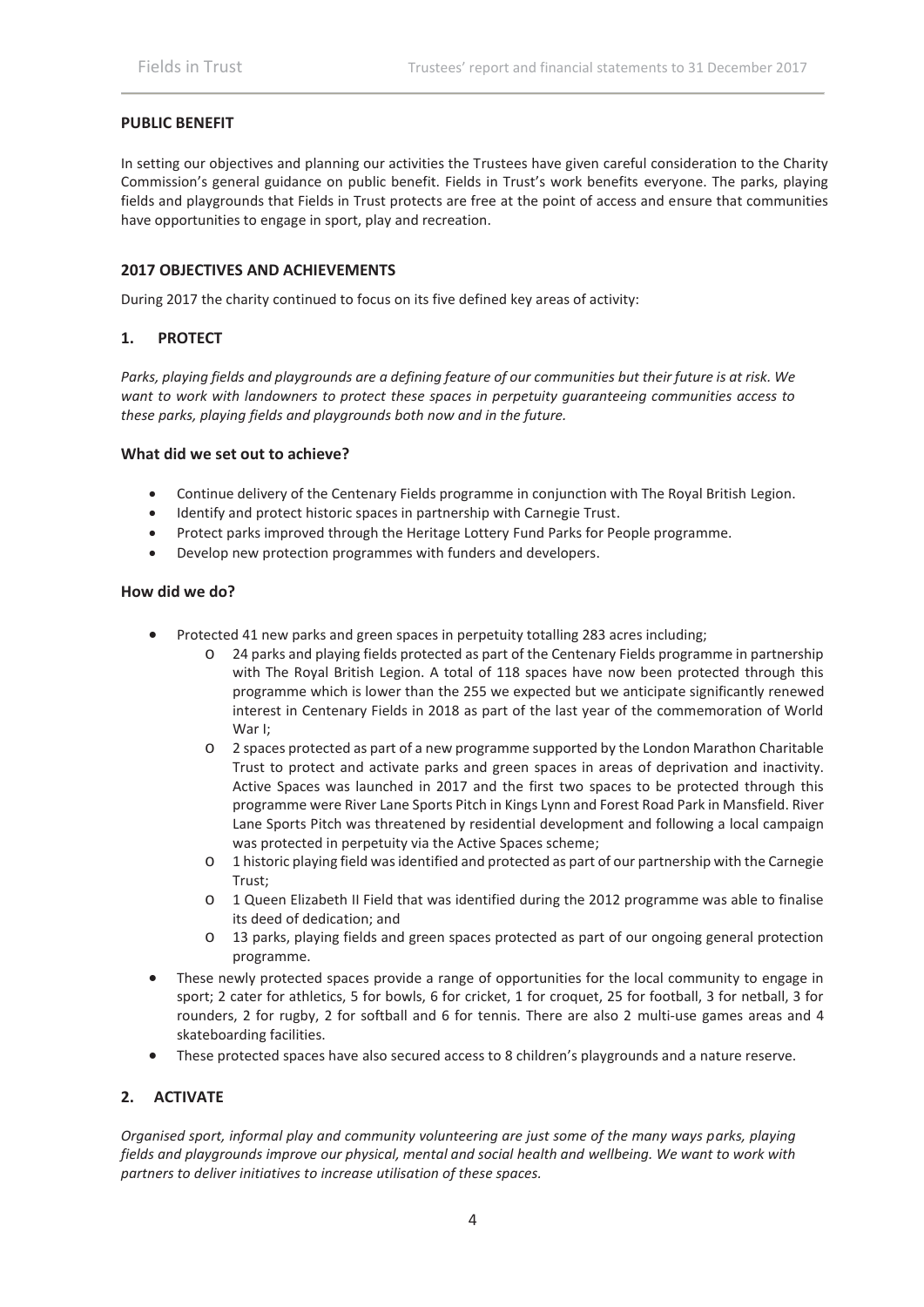#### **What did we set out to achieve?**

- x Work with partner organisations to deliver programmes on protected sites to get inactive people participating in physical activity.
- Develop volunteering programmes with partner organisations to improve utilisation of parks, playing fields and playgrounds.

#### **How did we do?**

- Through the Active Spaces programme supported by the London Marathon Charitable Trust we began to work with landowners and community groups to identify suitable programmes to encourage currently inactive people to participate in physical activity. These programmes are set to start in 2018 and include outdoor activity sessions delivered by Our Parks, walking football sessions, Family Circuits and cricket and softball programmes specifically for young mothers.
- We worked with Groundwork UK and the National Youth Agency on a bid to the Heritage Lottery Fund as part of the Future Proofing Parks programme to get more young people involved with parks and green spaces through Friends Groups. These volunteers are vital to parks and green spaces but tend to represent an older demographic. The Kick the Dust programme will help build skills and resilience of both young people and Friends of Parks Groups. The project has passed the first stage application and will proceed to the second stage in 2018.

#### **3. SUPPORT**

*Parks, playing fields and playgrounds are facing increasingly challenging times largely due to cuts in maintenance budgets. We want to support the spaces we protect and those under threat.* 

#### **What did we set out to achieve?**

- Provide relevant and ongoing stewardship to all sites protected by Fields in Trust across the UK.
- Create a suite of online resources and downloadable content to enable campaigning on local issues.

#### **How did we do?**

- In 2017 we fielded 555 queries from landowners, voluntary organisations and members of the public on issues relating to parks and green spaces including sites under threat, opportunities for funding and general management and maintenance.
- As part of our ongoing stewardship of the 2,735 spaces we protect we processed 84 Field Change Requests. These applications were wide ranging and included granting leases to enable increased participation in cricket, rugby and bowls.
- We began work on the developing online campaigning resources and anticipate these going live in 2018.

#### **4. CHAMPION**

*The health and wellbeing of our communities benefit from the existence of parks, playing fields and playgrounds. We want to raise awareness of the contribution they make to society to help secure their future*

#### **What did we set out to achieve?**

- Deliver a national campaign Have a Field Day celebrating the importance of green spaces and engaging with communities across the UK inviting them to make increased use of these highly beneficial community facilities.
- Proactively engage in national debate around parks, playing fields and playgrounds.
- x Track the loss of parks, playing fields and playgrounds and provide regular expert commentary on the trends.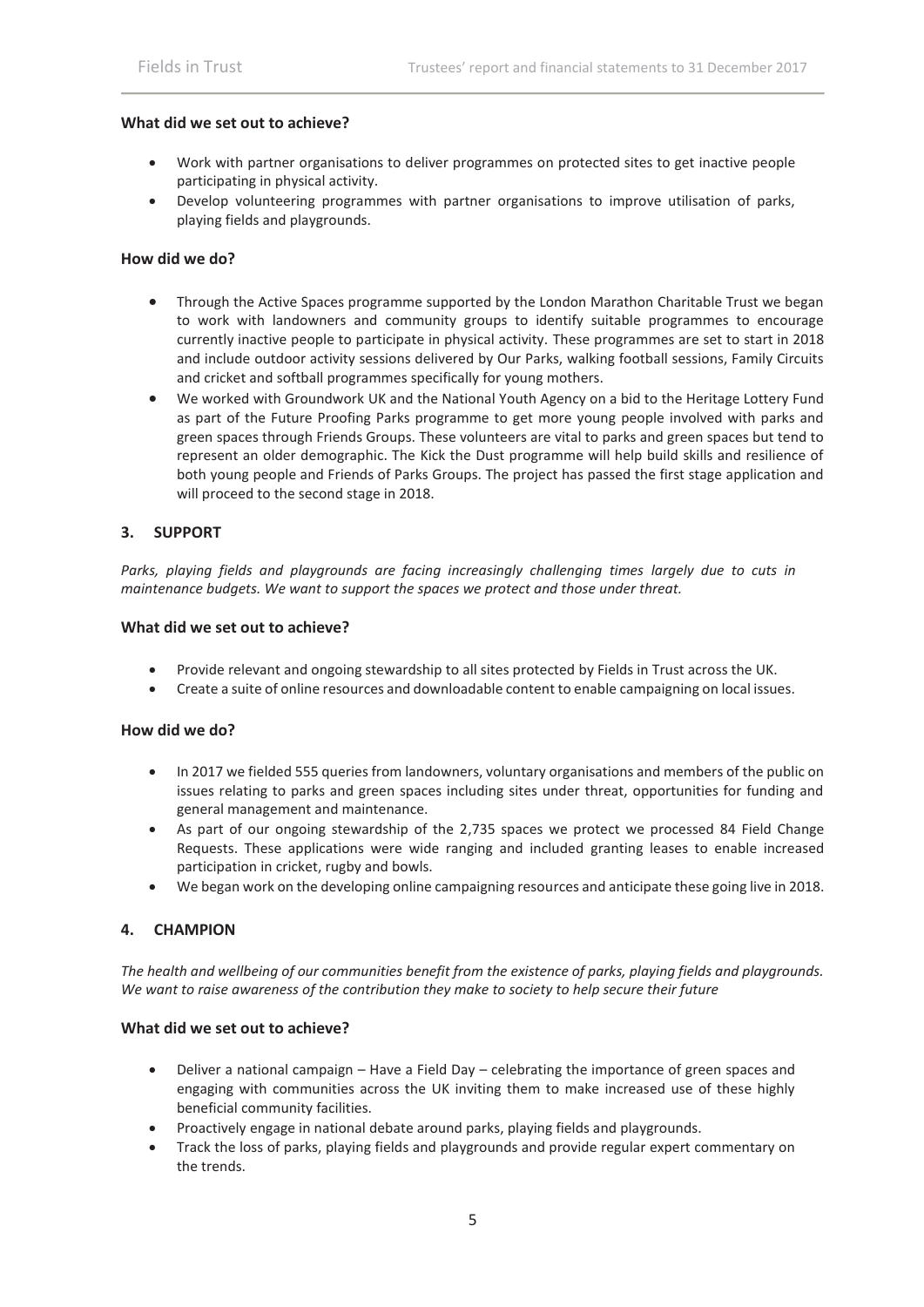- Evaluate and promote the positive impact of parks, playing fields and playgrounds on health and wellbeing differentiated by geography and demographics.
- Deliver a national campaign UK's Best Park as part of our annual Fields in Trust Awards ceremony recognising excellence and best practice.

#### **How did we do?**

- In 2017 we focussed activity for Have a Field Day on a single day to maximise the profile generated by this awareness raising event. Over 150 communities gathered together on  $8<sup>th</sup>$  July – the anniversary of the inaugural meeting of the National Playing Fields Association at the Royal Albert Hall – and hosted events including sports days, village fetes and community picnics.
- x The annual UK's Best Park competition had 360 nominations (68.2% increase on 2016) and over 15,000 people voted online for their favourite park or green space (44.4% increase on 2016). Four home nation winners were shortlisted and the overall winner – Stanley Park in Blackpool – was announced at the Fields in Trust Awards event at Lord's in November 2017. This campaign attracted 280 items of local and regional print media as 71 points of engagement with policy makers (MPs, AMs, MSPs).
- In February 2017 the House of Commons Communities and Local Government Select Committee Inquiry into Parks published its findings. The Government's response to the recommendations included convening a cross department and sectoral Parks Action Group to tackle the issues raised. Fields in Trust was appointed to this new Group and attended its inaugural meeting in November 2017.
- We commissioned new research into the economic value of parks and green spaces to communities and their impact on health and wellbeing. Based on HM Treasury Green Book methodology this research will enable us to simply value parks and green spaces based on their contribution to society rather than their cost. This research will inform our new strategy and be published in 2018.
- We contributed to a range of relevant consultations from Westminster and the devolved administrations including;

**Scotland:** Health and Sport Committee Draft Budget 2018-19 and Updating School Premises Regulations.

**England:** Department for Communities and Local Government Running Free Consultation on preserving the free use of public parks.

**Wales:** Health, Social Care and Sport Committee Inquiry into physical activity of children and young people, consultation on proposals to make Sustainable Urban Drainage Systems (SUDS) a compulsory requirement in new developments and the consultation on Registration of Town and Village Greens

#### **OVERVIEW**

The Trustees held a review in 2017 to help develop a new Strategic Plan setting out how the organisation can continue to have impact, relevance and be financially sustainable. It was agreed that demonstrating the need for and impact of our work would be crucial to defining future activity and that refreshing the organisation's mission and increasing its profile would be beneficial.

During 2017 a significant portion of our activity focussed on developing the major elements of this plan and undertaking the necessary research and diligence to achieve this. The new Strategic Plan was approved by Trustees in December 2017 and will be published in Spring 2018 in tandem with our research into the economic value of parks and green spaces.

#### **Acknowledgements**

The Trustees gratefully acknowledge the valuable and generous support we received towards our work during the year from trusts and foundations, members, clubs and associations and corporate partners. We would particularly like to thank The Royal British Legion for their support for the Centenary Fields programme and the London Marathon Charitable Trust for selecting us as the delivery partner for Active Spaces, their first UK wide grant giving programme. We are also grateful to the Lord's Taverners and the Christopher Laing Foundation for their generous and loyal support.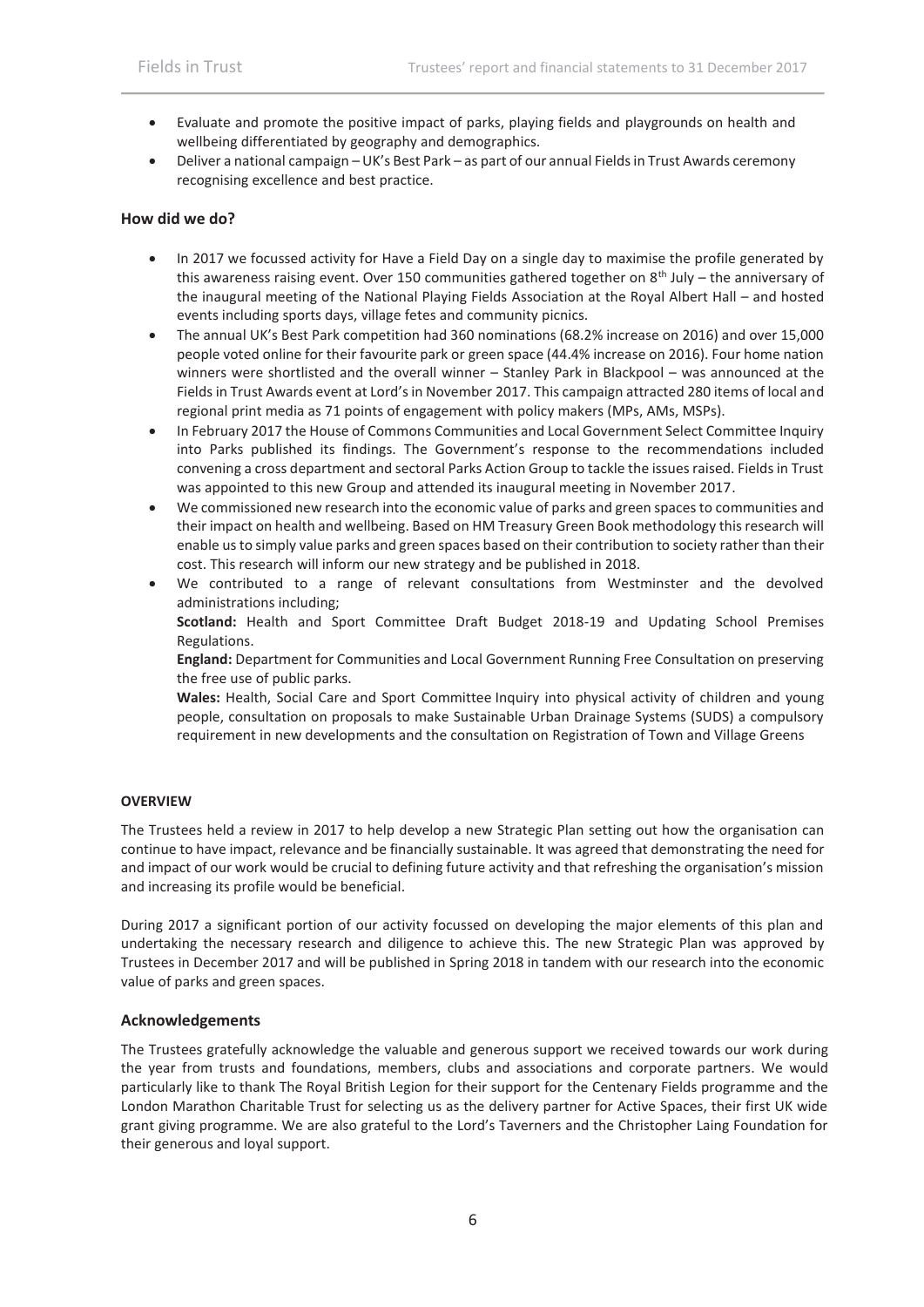#### **FINANCIAL REVIEW**

During 2017 we had two primary activity programmes. We continued to deliver the Centenary Fields programme and we launched a new programme called Active Spaces. Income was similar to 2016 at £1.18m including a restricted donation from the London Marathon Charitable Trust of £585,000 to deliver the Active Spaces programme. 2017 activity costs were broadly in line with the previous year at £1.2m.

#### **Funding Sources**

#### **Voluntary Income**

By far the largest part of our voluntary unrestricted income during the year was from charitable trusts and foundations with a smaller element given by corporate organisations. Restricted income was primarily given by the London Marathon Charitable Trust for the delivery of Active Spaces detailed in note 23 to the financial statements.

#### **Income from Charitable Activities and Other Trading**

Income from other charitable activities totalled £106,000 and was generated largely from various field rents, technical advice and consultancy. We provide advice and information on the protection and improvement of parks, playing fields and green spaces which enables us to earn consultancy fees. This income was higher than in 2016 due to both an increase in this activity and a more commercial approach to charging for our time where appropriate.

#### **Gifts in Kind**

Fields in Trust is grateful to the following organisations for their contributions in kind:

- The Fields in Trust office in Wales is provided free of rent by Sport Wales, contributing as a gift in kind towards our core costs.
- During the year, Freshfields Bruckhaus Derringer LLP carried out pro-bono legal work for us on our protection deeds.

These contributions have been included in the financial statements at their respective values to the charity.

#### **How the Funding was Spent**

During the year £1.2m was spent on our charitable activities, helping to increase the number of parks, playing fields and playgrounds we protect in perpetuity and ensuring the continued stewardship of the stable of protected spaces.

We continue to strive to maintain administration costs at a low level. Overhead and governance costs were allocated across our projects and charitable activities as disclosed in note 7 to the accounts.

#### **Reserves Policy**

The Trustees review the charity's anticipated income and expenditure actuals against budgets on a regular basis taking into account planned investment and future operating programmes. Careful consideration is given to the following conditions when reviewing this policy:

- $\bullet$  The nature of the work
- The lack of guaranteed regular income
- Future needs, opportunities, contingencies and risks
- Responsibilities and obligations to employees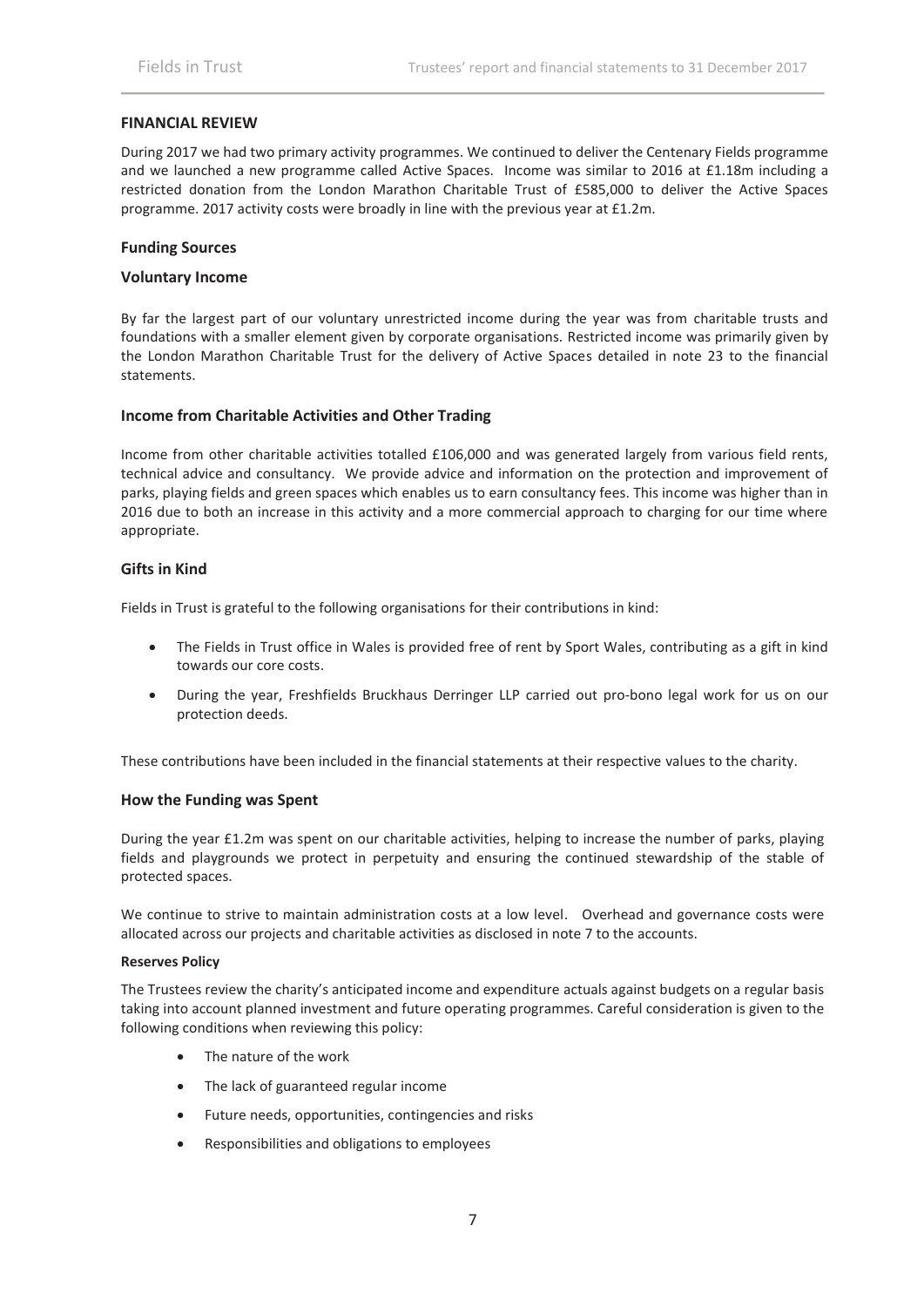The overall reserves balance remained in line with the 2016 position at £4.8m comprising:

| <b>Restricted Reserves</b>   | £1.086m |
|------------------------------|---------|
| Permanent Endowment Funds    | £0.060m |
| Free and Designated Reserves | £3.659m |

Further details on the reserves balance are set out in Note 23.

#### **Restricted Reserves**

These reserves are derived from donations and grants with specific conditions attached. Total restricted reserves stand at £1.086m of which the main purposes are £0.960m held for the protection of playing fields and other green space and £0.126m held for the specific development and improvement of protected sites.

#### **Permanent Endowment Funds**

These represent sums given to the charity under terms requiring them to be invested for the support of specific named parks and playing fields and total £0.060m.

#### **Free and Designated Reserves**

Free and designated reserves are available for use by the charity to achieve its strategic objectives. These funds arise from unrestricted donations and grants, investment income and the resultant surpluses generated from our day to day operations.

The free and designated reserves comprise of:

|                                 | £3.659m |
|---------------------------------|---------|
| Fields Legacy Fund (designated) | £2.343m |
| Free Reserves                   | £0.760m |
| Fixed Asset Fund (designated)   | £0.556m |

The Free Reserves represent those unrestricted funds not invested in tangible fixed assets or otherwise committed. The Trustees consider it prudent to retain these reserves at a level representing around twelve months forward expenditure in order to ensure the organisation can deliver its ongoing work. Twelve months forward expenditure is currently budgeted at £0.754m.

Four years ago the Trustees took the decision to set aside a designated Fields Legacy Fund in recognition of the significant increase in the number of parks, playing fields and playgrounds the charity now protects. Each year our team of 6 Development Officer and our in-house lawyer deal with a wide range of issues relating to the stewardship of these sites including granting leases and considering applications for site changes and improvements. They work in conjunction with the Land and Planning Committee to support the sites with these changes. This work does not deliver the type of quantifiable outcome that voluntary income funders are looking to support and therefore it is prudent to ensure that the charity has sufficient reserves to the be able to fulfil its ongoing obligations to the sites protected in perpetuity. This fund currently stands at £2.343m.

#### **Investment Policy and Performance**

In accordance with the charity's Royal Charter, the trustees have the power to invest in such stocks, shares, investments and property as they deem appropriate. The investment portfolio is managed by Stonehage Fleming, from whom advice is sought on an ongoing basis.

In managing the investments and making or varying the investments, the investment manager has regard to the following criteria:

- a) The suitability of any class of investments to the charity;
- b) The suitability of any particular investment within that class;
- c) The need for diversification of the investments of the Charity, so far as is appropriate to the circumstances of the charity

The trustees' key objectives for long term investments are to preserve capital and income and to target a total annual return of RPI + 3% plus a desirable income yield of 3%.

The performance of the investment portfolio is reviewed by the audit committee which meets up to four times a year. The value of the investments rose by over 3.5% during the year. 2017 was an improving year for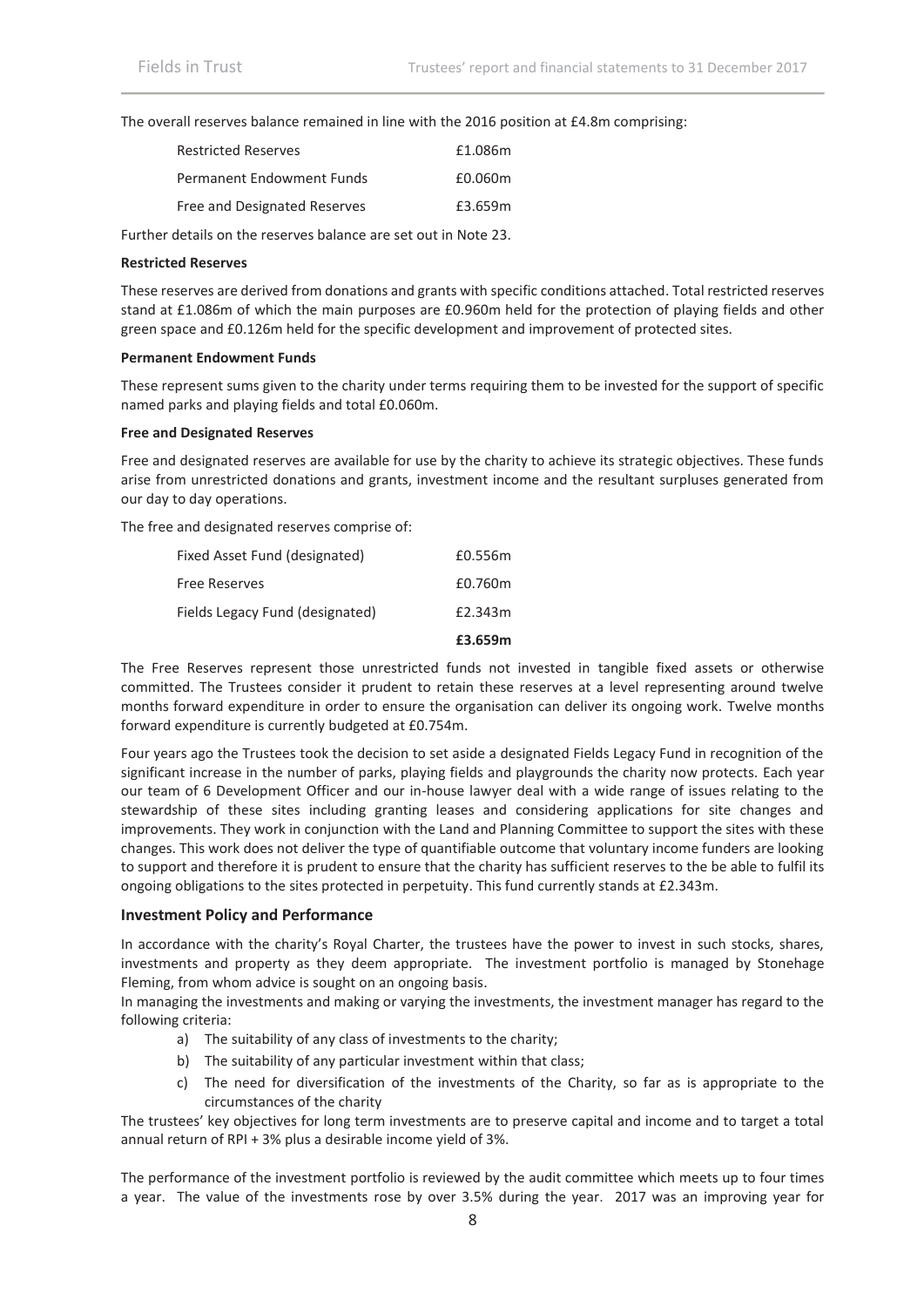investments and this result reflects, to a large extent, the economic climate and the performance of global markets. The portfolio is producing a strong income yield of 4.5% which is comfortably above the desired income target.

#### **Grant Making Policy**

The bulk of Fields in Trust's activity is concentrated on the protection and support of parks, playing fields and green protection and advocacy work to raise awareness around the importance of these spaces. Where funds allow, the trustees may award grants for the improvement and maintenance of playing fields, play areas and other recreational schemes, on condition the field is under the charity's protection. Such grants will generally be made from restricted funding or from general funds designated for that purpose and will be awarded under the conditions imposed by the funder, Fields in Trust or both. The charity does not generally make grants for unsolicited applications or to individuals.

#### **Fundraising Approach**

In 2017 Fields in Trust conducted all its fundraising approaches through its inhouse fundraising team and did not use any third parties or commercial participators. Most of this activity was focussed on approaches to trusts and foundations and this accounts for the majority of the charity's voluntary income.

Fields in Trust is registered with the Fundraising Regulator and complies with its standards to ensure that our fundraising technique is open, honest, fair and accountable. We did not receive any complaints in 2017 about our work.

Should the Fields in Trust team encounter people who may be considered vulnerable or who need additional support to make an informed decision about donating to us then we will ensure they are provided with all relevant information. If we believe an individual is not able to make a decision, then we will not accept that donation. We adhere to the Institute of Fundraising's Four Key Principles for considerate fundraising:

#### **1) Respect**

Fields in Trust fundraisers must always be respectful. This means being mindful of, and sensitive to, any particular need that a donor may have. It also means striving to respect the wishes and preferences of the donor.

#### **2) Fairness**

Fields in Trust fundraisers must always treat donors fairly. This includes not discriminating against any group or individual based on their appearance or health conditions.

#### **3) Responsive**

Fields in Trust fundraisers must respond appropriately to the individual needs of each donor. The responsibility lies with fundraisers to adapt their approach (tone, language, communication technique) to suit the needs and requirements of the donor.

#### **4) Accountable**

At Fields in Trust we take responsibility for our actions, ensuring that our fundraising is carried out in line with the Code of Fundraising Practice.

#### **Funds held as Custodian Trustee**

The charity acts as custodian trustee to other charities whose objects are similar and concerned with the protection and improvement of playing fields. Those charities for which Fields in Trust holds investments are listed in note 27 to the accounts. These investments are held separately from the charity's own investments and are not included in the financial statements, although income arising from those investments is held by Fields in Trust and shown as a creditor on the balance sheet.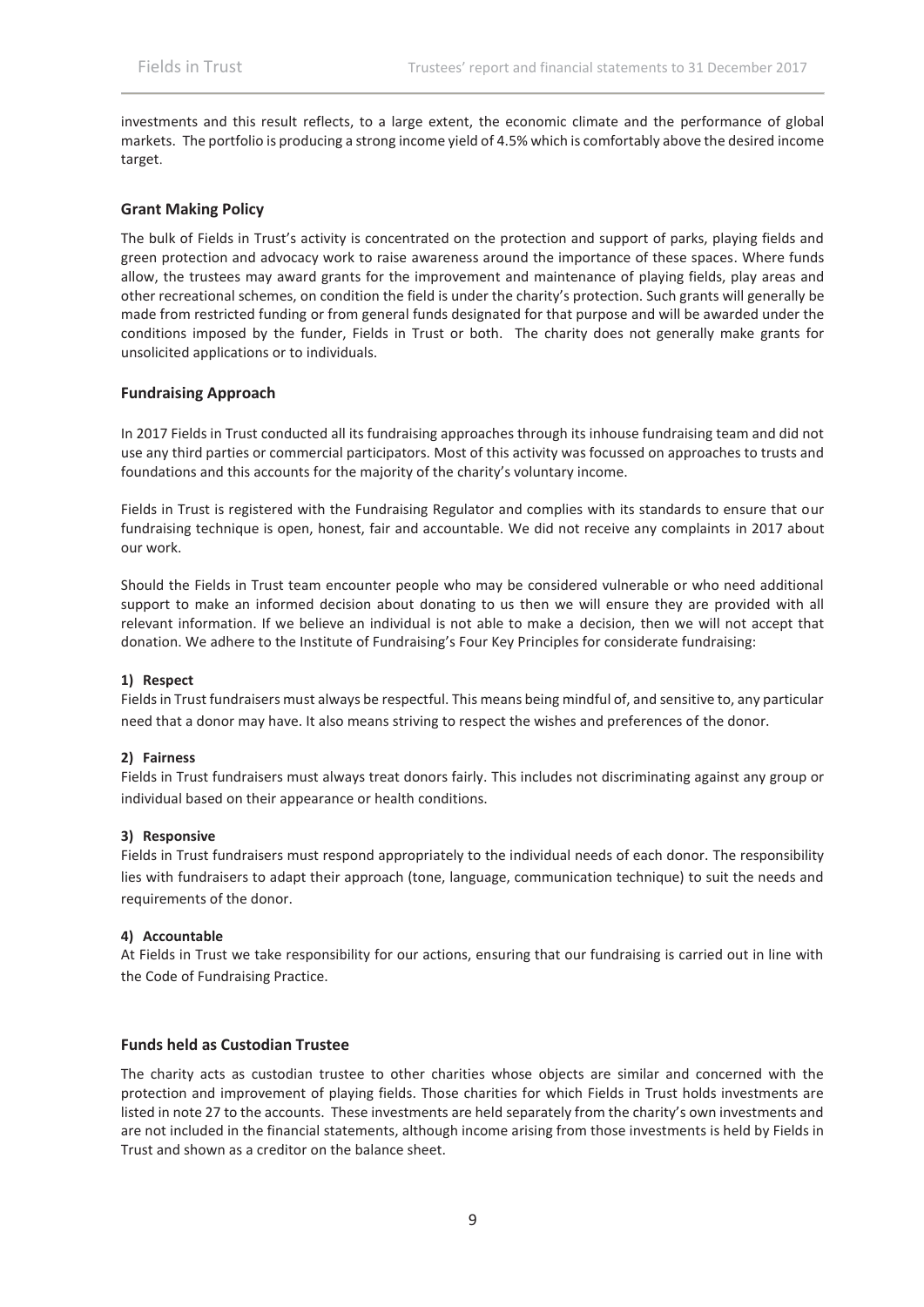In 2017 it was acknowledged that in 3 instances Fields in Trust acts as sole trustee for these funds and therefore consolidation of these funds should be considered. However, the objects of these charities were established many decades ago and they now significantly limit the ways in which income and capital can be distributed. As a consequence, despite being sole trustee, Fields in Trust does not have either the power or benefit of these funds at present. An approach will be made to the Charity Commission in 2018 to find a suitable resolution to this situation.

#### **STRUCTURE, GOVERNANCE AND MANAGEMENT**

Fields in Trust is a registered charity established as the National Playing Fields Association in 1925 and incorporated by Royal Charter in 1933. The Charter, together with subsequent amendments, forms its governing document. Fields in Trust operates throughout the UK and is also registered with the Office of the Scottish Charity Regulator (OSCR).

Fields in Trust has a wholly owned subsidiary trading company, NPFA Services Limited, which was dormant during 2017.

#### **Council of Trustees**

The charity is governed by a Council of a maximum of fourteen Trustees who serve a three-year term and are then eligible to stand for re-election. Trustees are appointed for their relevant experience and for the breadth of contribution they can offer to the charity.

All new Trustees receive a briefing on their duties and obligations under the Charter and the role and responsibilities of a Trustee.

The Council of Trustees meets at least four times a year and appoints such committees as it deems appropriate to manage the charity's affairs. There are currently five such committees:

- **FIT Cymru Committee** Brynmor Williams (Chair) supported by volunteer committee members.
- x **FIT Scotland Committee** Brian Samson (Chair) supported by volunteer committee members.
- x **Audit Committee** Richard Schuster (Chair) Paul Garber, Jeremy Hammond and Brian Samson.
- Land and Planning Committee Paul Garber (Chair) Ann Heywood and Tim Smith.
- Fundraising and Marketing Committee Tom Barber (Chair) Mark Campion, Graeme le Saux and Carlotta Newbury.

#### **Risk Management**

The Trustees have a risk management strategy which comprises:

- A regular review of the principal risks and uncertainties that the charity faces.
- The establishment of policies, systems and procedures to mitigate those risks identified in the review.
- The implementation of procedures designed to minimise or manage any potential impact on the charity should those risks materialise.

This has identified that future funding and the prevailing financial climate are the major risks to the future sustainability of the organisation. These factors are linked with the former affecting the latter which also impacts on the return on the charity's investments. A key element in the management of this financial risk has been the implementation of a strategy to:

- Focus fundraising on diversifying income streams.
- Review income against targets on a regular basis.
- x Monitor expenditure against budgets and reduce commitments accordingly.
- Assess the effectiveness of the investment policy and the performance of the charity's investments.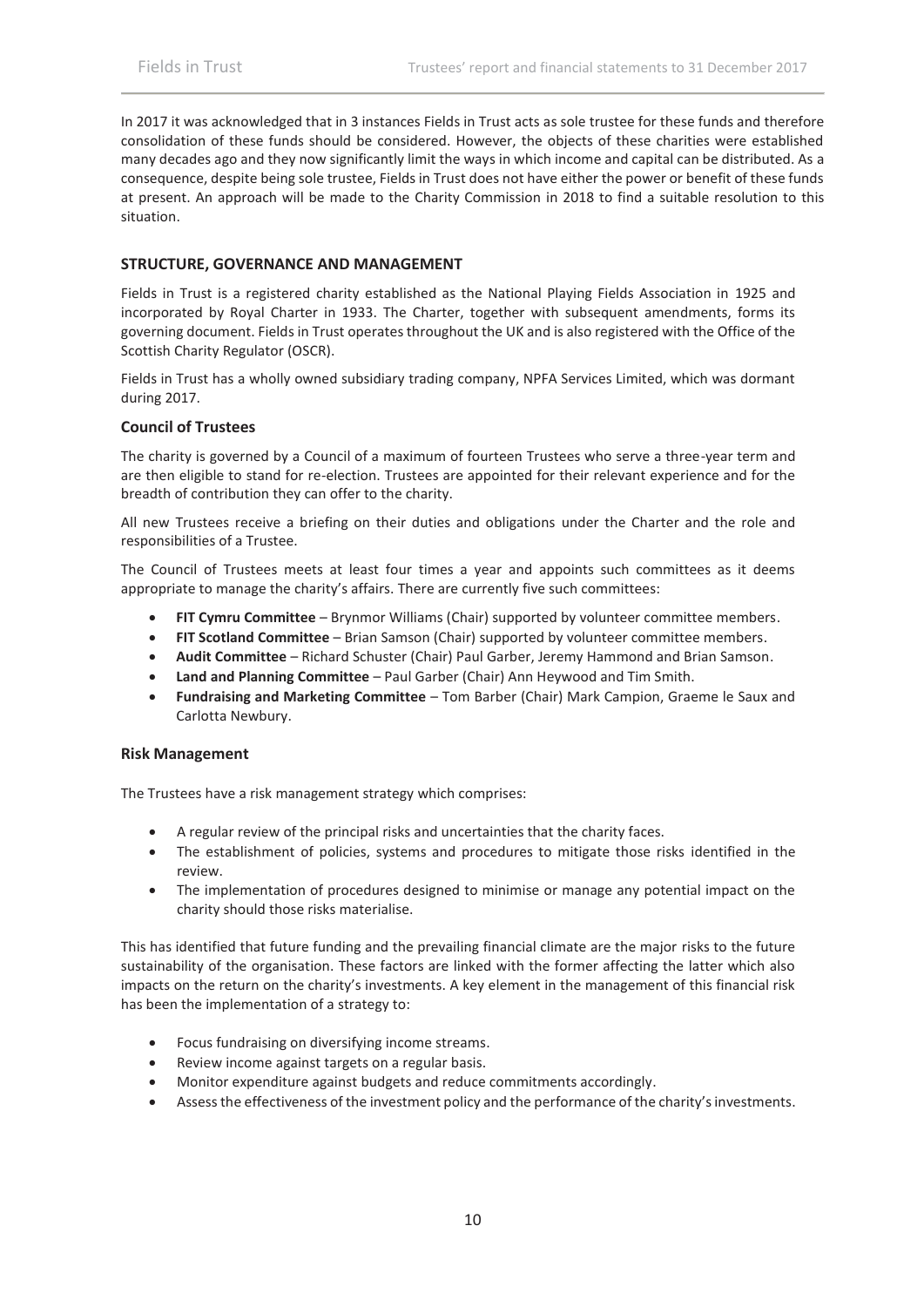#### **Management and Staffing**

The Trustees appoint a Chief Executive who has a delegated authority to implement Council's decision and is responsible for the day to day management of the charity and of its highly committed and professional team. A Senior Management Team was developed during 2016 and the details of members in 2017 are given below:

| <b>Chief Executive</b>                        | <b>Helen Griffiths</b>                |
|-----------------------------------------------|---------------------------------------|
| <b>Finance Manager</b>                        | Guy Digby                             |
| <b>Fundraising Manager</b>                    | Simon Wakeling (until September 2017) |
| <b>Head of Programmes</b>                     | Angela Lewis                          |
| <b>Marketing &amp; Communications Manager</b> | <b>Richard McKeever</b>               |
| <b>Policy Manager</b>                         | Alison McCann                         |

#### **Remuneration Policy**

The pay of all staff is reviewed annually and in 2017 increased in accordance with the consumer price index. In view of the location of the charity, the trustees benchmark against pay levels in other charities of a similar size within Central London. The remuneration benchmark is the lower point of the range paid for similar roles adjusted for any additional skills or responsibilities. If recruitment or retention has proven difficult in the recent past a market addition is considered. The maximum pay is no greater than the highest benchmarked salary for a comparable role or for the equivalent market rate for the position.

#### **Plans for Future Periods**

In 2018 Fields in Trust will publish a new Strategic Plan to govern its work for the next five years. We have developed a new focus on research data to drive a more strategic approach to protecting parks and green spaces in areas where their impact will be greatest. Tracking the loss of parks and green spaces across the UK will help us build a better picture of the trends and how we can stem these losses. We hope that a refreshed approach with new tools to evidence the value of parks and green spaces and robust data on their loss will give us a renewed opportunity to engage with stakeholders in the voluntary, public and private sectors to both fund and deliver this work.

Going forward we will be focussing our activity across three core areas; Protect, Champion and Support parks and green spaces. Because once they are gone, they are gone forever.

#### **Protecting Parks and Green Spaces in Perpetuity**

*Parks and green spaces are being lost to both development and budget cuts across the UK. We must act now to protect their future.* 

- Continue to deliver the Centenary Fields programme protecting an additional 62 spaces by the end of 2018.
- x Continue to deliver the Active Spaces programme protecting an additional 45 spaces by the end of 2018.
- Work with local authorities and other landowners to protect 18 other parks and green spaces outside the time limited programmes.
- x Use our benchmark standard *Guidance for Outdoor Sport and Play: Beyond the Six Acre Standard*  to encourage sufficient and equitable provision of parks and green spaces in new developments.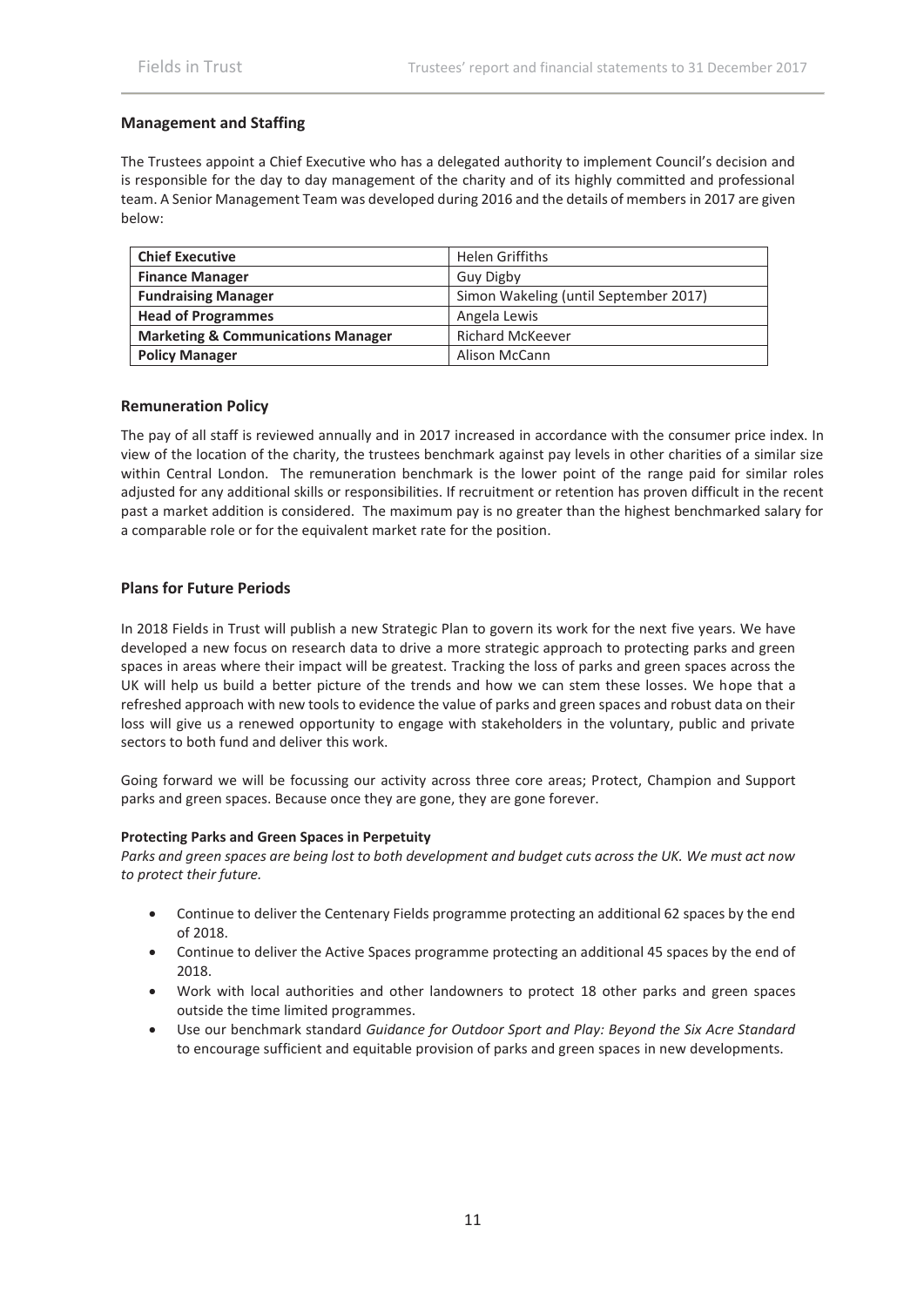#### **Championing the Value of Parks and Green Spaces**

*We champion parks and green spaces at local and UK level and across multiple sectors and government departments. Parks and green spaces impact on a range of key wellbeing issues from physical and mental health to community cohesion but they are an undervalued resource.* 

- Deliver national campaigns including Have a Field Day on  $7<sup>th</sup>$  July 2018 and UK's Best Park in November to raise awareness of the importance of parks and green spaces.
- Demonstrate the value and impact of parks and green spaces through the publication of new research Spring 2018.
- Use this research to play a leading role in the UK debate around provision of parks and green spaces and their relevance to key policy agendas.
- Track trends relating to the closure or development of parks and green spaces using the UK Ordnance Survey Green Space Map baseline.

#### **Supporting Parks and Green Spaces, Community Groups and Users**

*Parks and green spaces should be open to everyone, connecting people and catalysing community spirit. Places where we can all move, breathe, run and play. Landowners, community groups and users of parks and green spaces need supporting to ensure these spaces reach their full potential.* 

- Provide online advice and information on key issues relating to the protection and management of parks and green spaces to landowners, managers and users.
- Meet our obligations to legally protected parks and green spaces by providing excellent support.
- Increase the capacity of Friends of Parks Groups through a project in partnership with Groundwork UK and National Youth Agency with financial support from the Heritage Lottery Fund.
- Complete and launch online campaigning tools for use by communities aware of threats to their local parks and green spaces.

#### **Statement of Trustees' Responsibilities**

The Trustees are responsible for preparing the report of the Trustees and the financial statements in accordance with applicable law and United Kingdom Accounting Standards (United Kingdom Generally Accepted Accounting Practice).

The law applicable to charities in England and Wales and Scotland requires the trustees to prepare financial statements for each financial year which give a true and fair view of the state of affairs of the charity and the group and of the incoming resources and application of resources of the group for that period. In preparing these financial statements, the trustees are required to:

- Select suitable accounting policies and then apply them consistently;
- Observe the methods and principles in the Charities SORP:
- Make judgements and estimates that are reasonable and prudent;
- State whether applicable accounting standards have been followed, subject to any material departures disclosed and explained in the financial statements; and
- Prepare the financial statements on the going concern basis unless it is inappropriate to presume that the charity will continue in operation.

The Trustees are responsible for keeping adequate accounting records that disclose with reasonable accuracy at any time the financial position of the charity and enable them to ensure that the financial statements comply with the Charities Act 2011, the Charity (Accounts and Reports) Regulations 2008 and the provisions of the trust deed, the Charities and Trustee Investment (Scotland) Act 2005, the Charities Accounts (Scotland) Regulations 2006 (as amended) and the provisions of the charity's constitution. They are also responsible for safeguarding the assets of the charity and the group and hence for taking reasonable steps for the prevention and detection of fraud and other irregularities.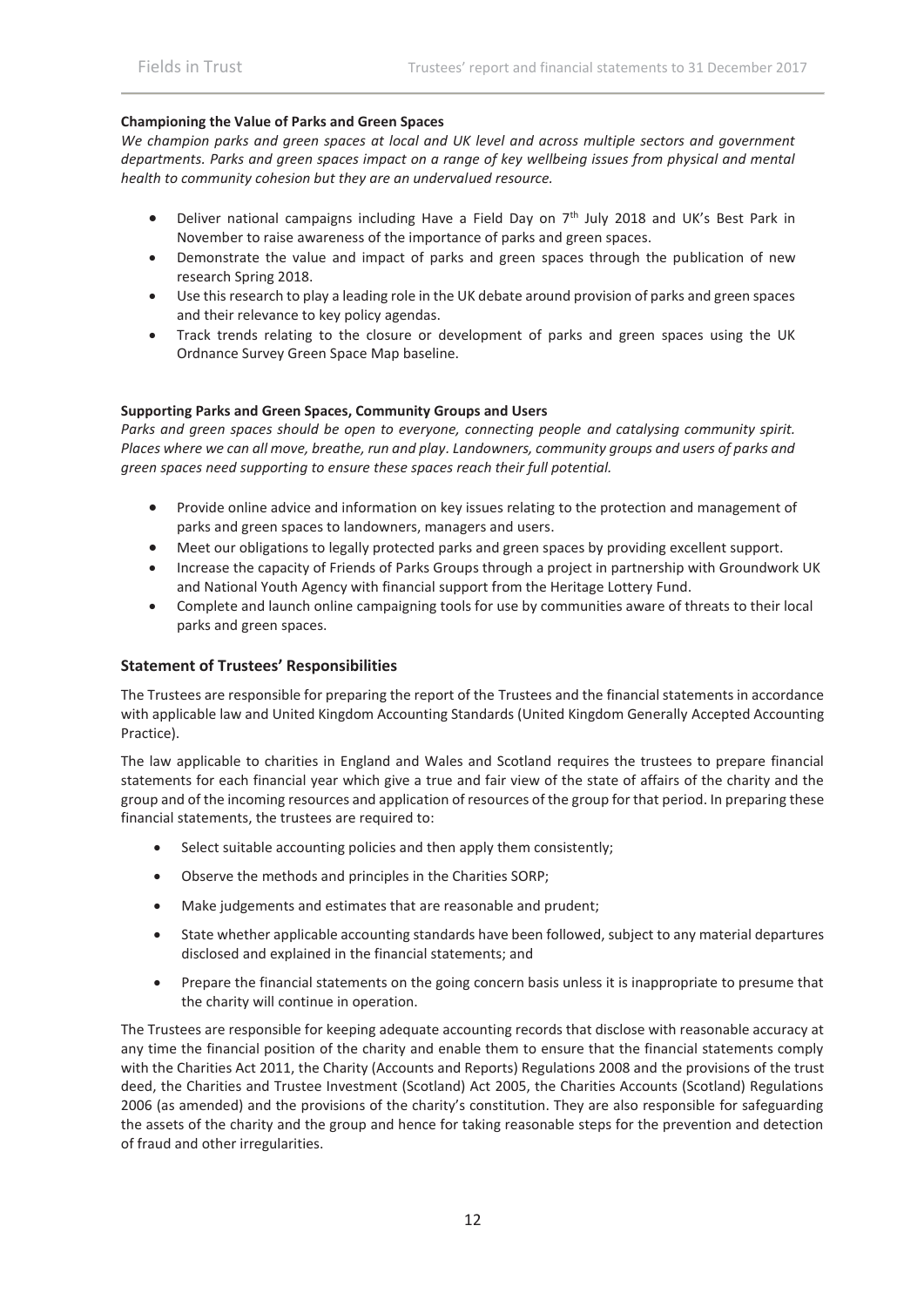The Trustees are responsible for the maintenance and integrity of the charity and financial information included on the charity's website. Legislation in the United Kingdom governing the preparation and dissemination of financial statements may differ from legislation in other jurisdictions.

#### **Auditors**

Sayer Vincent LLP were re-appointed as the group and charity's auditors during the year and have expressed their willingness to continue in that capacity.

Approved by the Council of Trustees on 20 March 2018 and signed on its behalf by

inllip

**Tim Phillips CBE Chairman**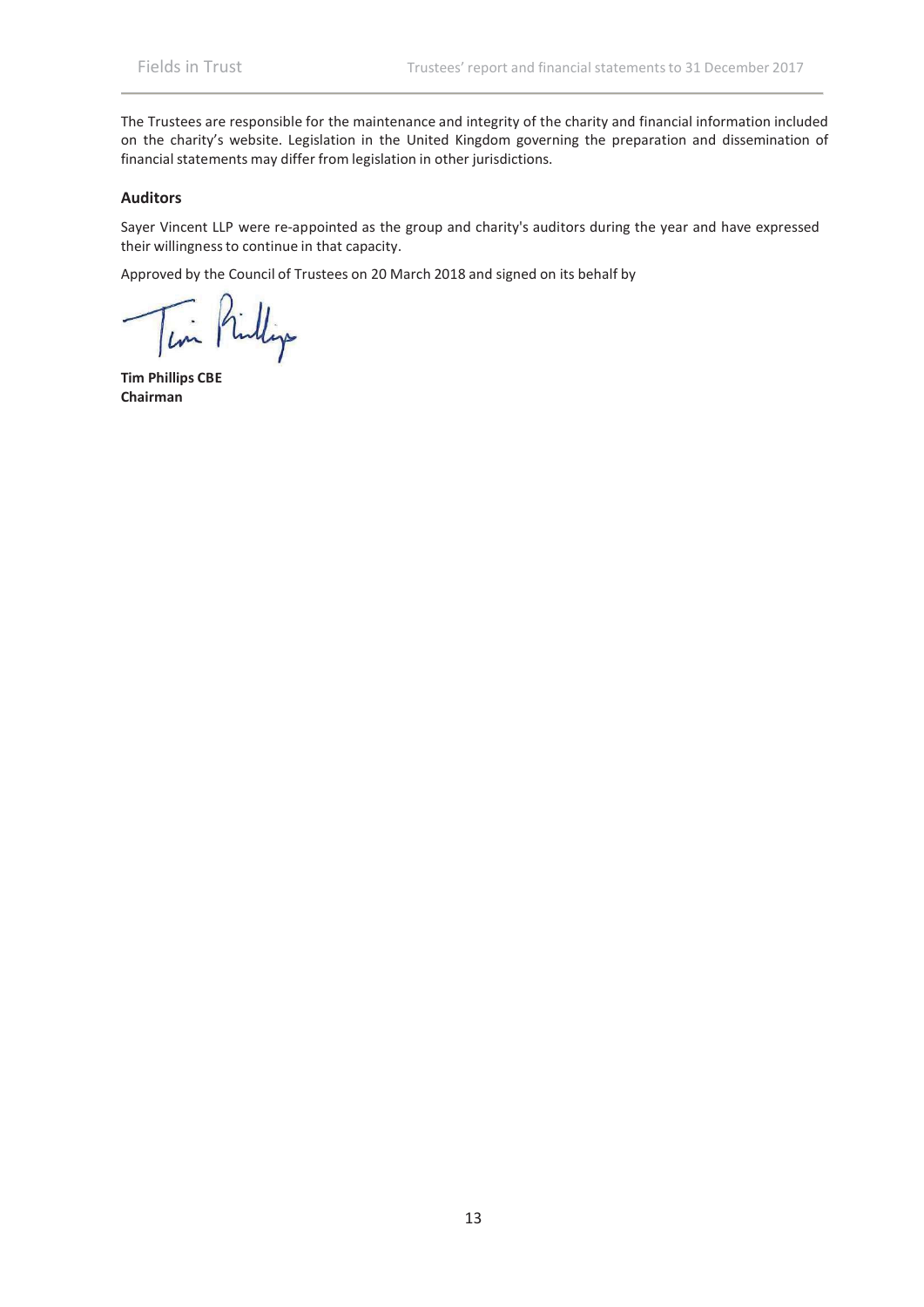#### **Opinion**

We have audited the financial statements of Fields In Trust (the 'parent charity') for the year ended 31 December 2016 which comprise the consolidated statement of financial activities, the group and charity, balance sheets, the consolidated statement of cash flows and the notes to the financial statements, including a summary of significant accounting policies. The financial reporting framework that has been applied in their preparation is applicable law and United Kingdom Accounting Standards, including Financial Reporting Standard 102 'The Financial Reporting Standard applicable in the UK and Republic of Ireland' (United Kingdom Generally Accepted Accounting Practice).

#### **In our opinion, the financial statements:**

- Give a true and fair view of the state of the group and parent charity's affairs as at 31 December 2016 and of the group's and parent charity's incoming resources and application of resources, for the year then ended
- Have been properly prepared in accordance with United Kingdom Generally Accepted Accounting Practice
- Have been prepared in accordance with the requirements of the Charities Act 2011 and of the Charities and Trustee Investment (Scotland) Act 2005 and regulations 6 and 8 of the Charities Accounts (Scotland) Regulations 2006 (as amended)

#### **Basis for opinion**

We conducted our audit in accordance with International Standards on Auditing (UK) (ISAs (UK)) and applicable law. Our responsibilities under those standards are further described in the Auditor's responsibilities for the audit of the financial statements section of our report. We are independent of the group in accordance with the ethical requirements that are relevant to our audit of the financial statements in the UK, including the FRC's Ethical Standard and we have fulfilled our other ethical responsibilities in accordance with these requirements. We believe that the audit evidence we have obtained is sufficient and appropriate to provide a basis for our opinion.

#### **Conclusions relating to going concern**

We have nothing to report in respect of the following matters in relation to which the ISAs (UK) require us to report to you where:

- The trustees' use of the going concern basis of accounting in the preparation of the financial statements is not appropriate; or
- The trustees have not disclosed in the financial statements any identified material uncertainties that may cast significant doubt about the group or parent charity's ability to continue to adopt the going concern basis of accounting for a period of at least twelve months from the date when the financial statements are authorised for issue.

#### **Other information**

The other information comprises the information included in the trustees' annual report, other than the financial statements and our auditor's report thereon. The trustees are responsible for the other information. Our opinion on the financial statements does not cover the other information and, except to the extent otherwise explicitly stated in our report, we do not express any form of assurance conclusion thereon. In connection with our audit of the financial statements, our responsibility is to read the other information and, in doing so, consider whether the other information is materially inconsistent with the financial statements or our knowledge obtained in the audit or otherwise appears to be materially misstated. If we identify such material inconsistencies or apparent material misstatements, we are required to determine whether there is a material misstatement in the financial statements or a material misstatement of the other information. If, based on the work we have performed, we conclude that there is a material misstatement of this other information, we are required to report that fact.

We have nothing to report in this regard.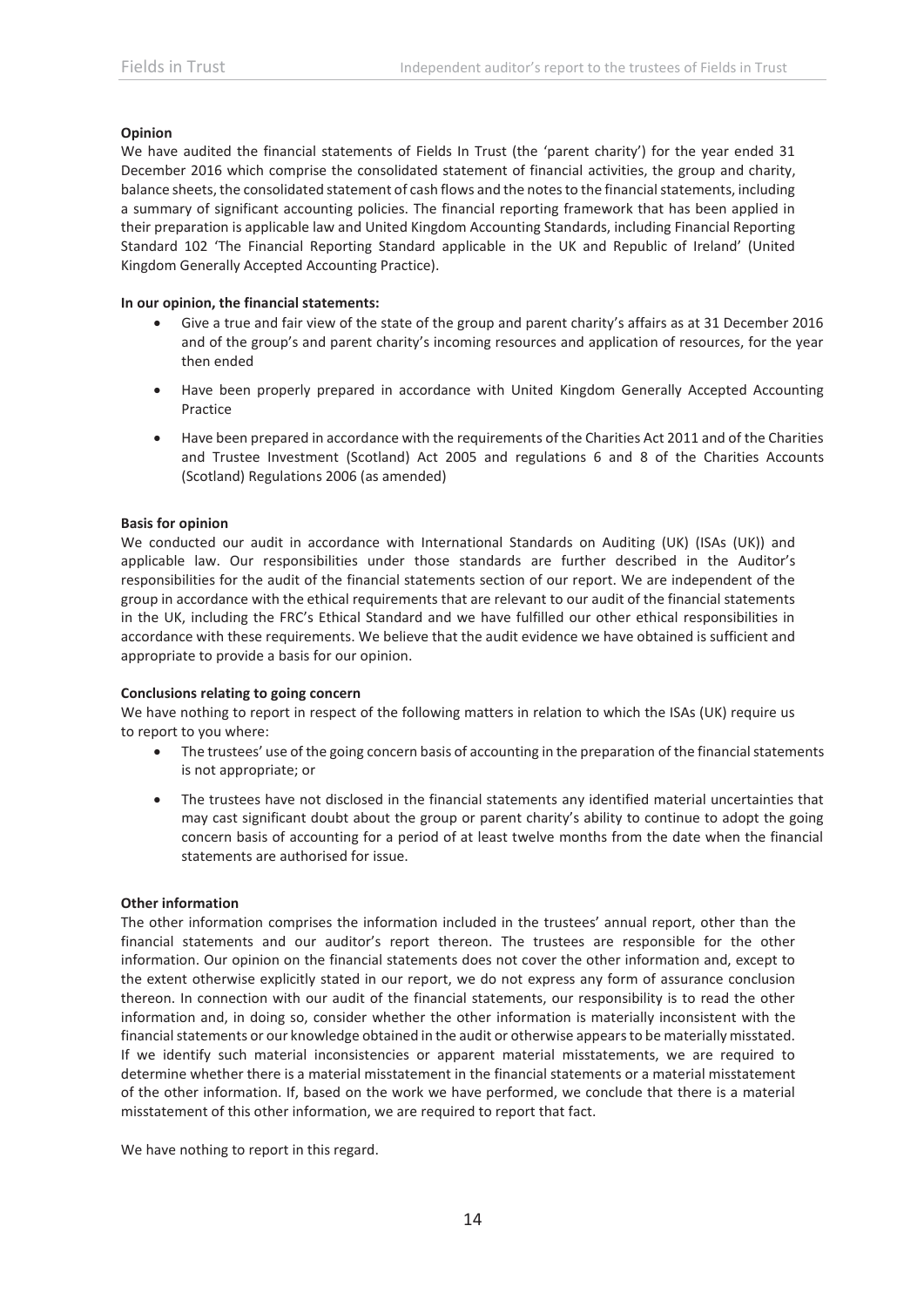#### **Matters on which we are required to report by exception**

We have nothing to report in respect of the following matters in relation to which the Charities Act 2011 and the Charities Accounts (Scotland) Regulations 2006 (as amended) require us to report to you if, in our opinion:

- The information given in the trustees' annual report is inconsistent in any material respect with the financial statements
- Sufficient and proper accounting records have not been kept; or
- The financial statements are not in agreement with the accounting records and returns; or
- We have not received all the information and explanations we require for our audit.

#### **Responsibilities of trustees**

As explained more fully in the statement of trustees' responsibilities set out in the trustees' annual report, the trustees are responsible for the preparation of the financial statements and for being satisfied that they give a true and fair view, and for such internal control as the trustees determine is necessary to enable the preparation of financial statements that are free from material misstatement, whether due to fraud or error.

In preparing the financial statements, the trustees are responsible for assessing the group and parent charity's ability to continue as a going concern, disclosing, as applicable, matters related to going concern and using the going concern basis of accounting unless the trustees either intend to liquidate the charity or to cease operations, or have no realistic alternative but to do so.

#### **Auditor's responsibilities for the audit of the financial statements**

This report is made solely to the parent charity's trustees as a body, in accordance with section 44(1)(c) of the Charities and Trustee Investment (Scotland) Act 2005, section 144 of the Charities Act 2011 and regulations made under section 154 of that Act. Our audit work has been undertaken so that we might state to the parent charity's trustees those matters we are required to state to them in an auditor's report and for no other purpose. To the fullest extent permitted by law, we do not accept or assume responsibility to anyone other than the parent charity and the parent charity's trustees as a body, for our audit work, for this report, or for the opinions we have formed.

We have been appointed as auditor under section 144 of the Charities Act 2011 and section 44(1)(c) of the Charities and Trustee Investment (Scotland) Act 2005 and report in accordance with regulations made under that Act.

Our objectives are to obtain reasonable assurance about whether the financial statements as a whole are free from material misstatement, whether due to fraud or error, and to issue an auditor's report that includes our opinion. Reasonable assurance is a high level of assurance, but is not a guarantee that an audit conducted in accordance with ISAs (UK) will always detect a material misstatement when it exists. Misstatements can arise from fraud or error and are considered material if, individually or in the aggregate, they could reasonably be expected to influence the economic decisions of users taken on the basis of these financial statements.

As part of an audit in accordance with ISAs (UK), we exercise professional judgment and maintain professional scepticism throughout the audit. We also:

Identify and assess the risks of material misstatement of the financial statements, whether due to fraud or error, design and perform audit procedures responsive to those risks, and obtain audit evidence that is sufficient and appropriate to provide a basis for our opinion. The risk of not detecting a material misstatement resulting from fraud is higher than for one resulting from error, as fraud may involve collusion, forgery, intentional omissions, misrepresentations, or the override of internal control.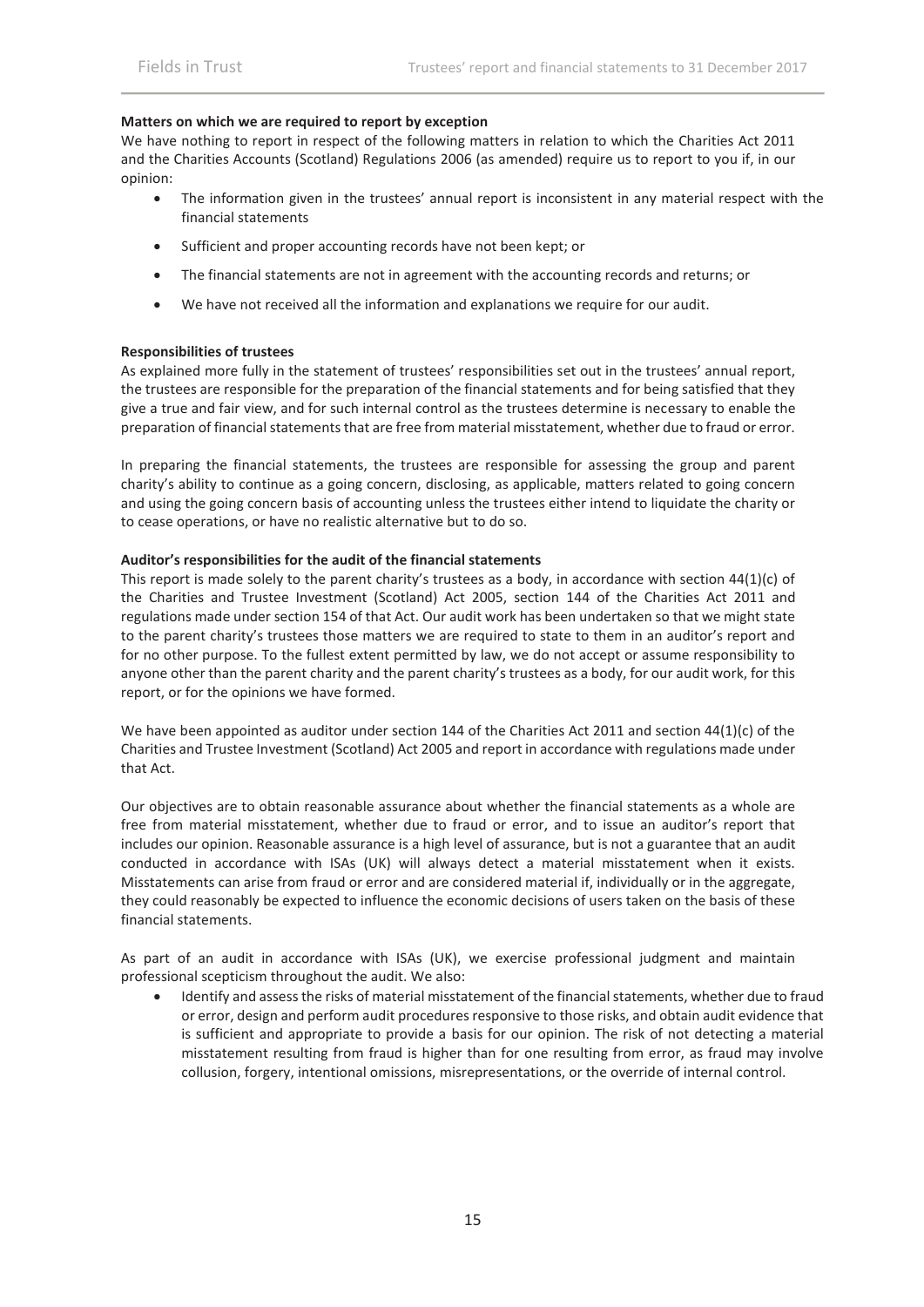- Obtain an understanding of internal control relevant to the audit in order to design audit procedures that are appropriate in the circumstances, but not for the purpose of expressing an opinion on the effectiveness of the group's internal control
- Evaluate the appropriateness of accounting policies used and the reasonableness of accounting estimates and related disclosures made by the trustees
- Conclude on the appropriateness of the trustees' use of the going concern basis of accounting and, based on the audit evidence obtained, whether a material uncertainty exists related to events or conditions that may cast significant doubt on the group's or the parent charity's ability to continue as a going concern. If we conclude that a material uncertainty exists, we are required to draw attention in our auditor's report to the related disclosures in the financial statements or, if such disclosures are inadequate, to modify our opinion. Our conclusions are based on the audit evidence obtained up to the date of our auditor's report. However, future events or conditions may cause the group or the parent charity to cease to continue as a going concern.
- Evaluate the overall presentation, structure and content of the financial statements, including the disclosures, and whether the financial statements represent the underlying transactions and events in a manner that achieves fair presentation
- Obtain sufficient appropriate audit evidence regarding the financial information of the entities or business activities within the group to express an opinion on the consolidated financial statements. We are responsible for the direction, supervision and performance of the group audit. We remain solely responsible for our audit opinion.

We communicate with those charged with governance regarding, among other matters, the planned scope and timing of the audit and significant audit findings, including any significant deficiencies in internal control that we identify during our audit.

Sayer Vincent Le

27 March 2018 Sayer Vincent LLP, Statutory Auditor Invicta House, 108-114 Golden Lane, LONDON, EC1Y 0TL

Sayer Vincent LLP is eligible to act as auditor in terms of section 1212 of the Companies Act 2006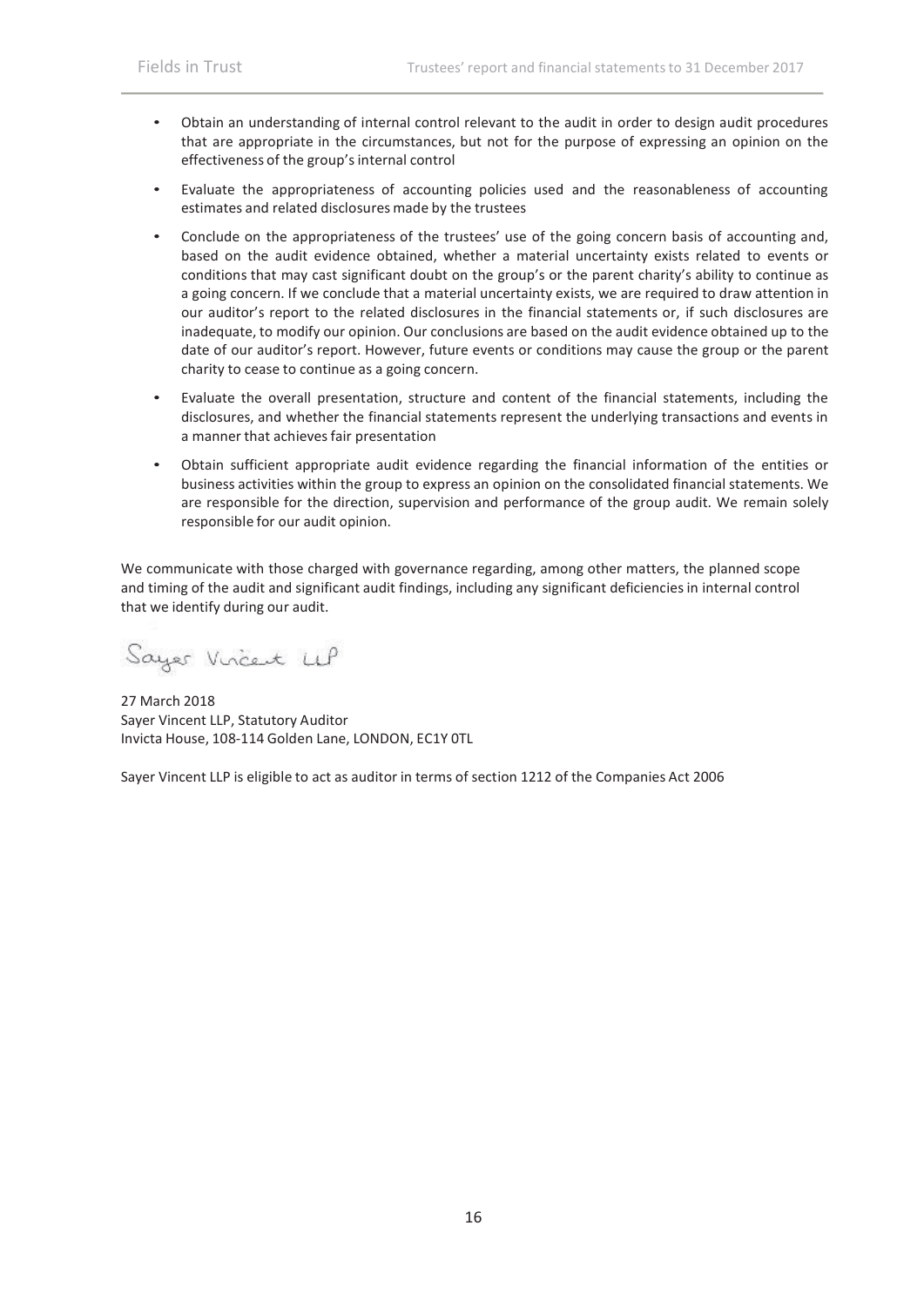#### Consolidated statement of Financial Activities

#### For the year ended 31 December 2017

|                                                                          |                     | <b>Unrestricted Funds</b> |                              |                                 | <b>Restricted Funds</b>          | <b>Total Funds</b> |               |
|--------------------------------------------------------------------------|---------------------|---------------------------|------------------------------|---------------------------------|----------------------------------|--------------------|---------------|
|                                                                          | <b>Note</b>         | General<br>fund<br>£'000  | Designated<br>Funds<br>£'000 | Income<br><b>Funds</b><br>£'000 | Permanent<br>Endowments<br>£'000 | 2017<br>£'000      | 2016<br>£'000 |
| Income from:<br>Donations and legacies<br>Charitable activities          | 3<br>$\overline{4}$ | 320                       | $\qquad \qquad -$            | 635                             |                                  | 955                | 1,128         |
| Protect Parks and Green Spaces                                           |                     | 106                       |                              |                                 | $\qquad \qquad -$                | 106                | 54            |
| Other trading activities<br>Investments                                  | 5<br>6              | 112                       | $\equiv$                     |                                 | 3                                | 115                | 6<br>102      |
| <b>Total income</b>                                                      |                     | 538                       | $\overline{\phantom{0}}$     | 635                             | 3                                | 1,176              | 1,290         |
| <b>Expenditure on:</b><br>Raising funds<br>Charitable activities         | $\overline{7}$      | 90                        |                              |                                 |                                  | 90                 | 103           |
| Protect Parks and Green Spaces                                           |                     | 134                       |                              | 266                             |                                  | 400                | 511           |
| Activate Parks and Green Spaces                                          |                     | 8                         |                              | 25                              |                                  | 33                 | 30            |
| Support Parks and Green Spaces<br>Champion Parks and Green Spaces        |                     | 246<br>442                |                              | 67<br>10                        |                                  | 313<br>452         | 274<br>359    |
| <b>Total expenditure</b>                                                 |                     | 920                       | $\qquad \qquad -$            | 368                             | $\overline{\phantom{a}}$         | 1,288              | 1,277         |
| Net income / (expenditure) before net<br>gains / (losses) on investments |                     | (382)                     |                              | 267                             | 3                                | (112)              | 13            |
| Net gains / (losses) on investments                                      |                     | 112                       |                              |                                 | $\qquad \qquad -$                | 112                | 337           |
| Net income / (expenditure)                                               | 8                   | (270)                     |                              | 267                             | 3                                |                    | 350           |
| Transfers between funds                                                  |                     | 270                       | (280)                        | 10                              | $\equiv$                         |                    |               |
| Net movement in funds                                                    |                     |                           | (280)                        | 277                             | 3                                |                    | 350           |
| <b>Reconciliation of funds</b><br>Total funds brought forward            |                     | 760                       | 3,179                        | 809                             | 57                               | 4,805              | 4,455         |
| <b>Total funds carried forward</b>                                       |                     | 760                       | 2,899                        | 1,086                           | 60                               | 4,805              | 4,805         |

All of the above results are derived from continuing activities. There were no other recognised gains or losses other than those stated above. Movements in funds are disclosed in Note 23 to the financial statements.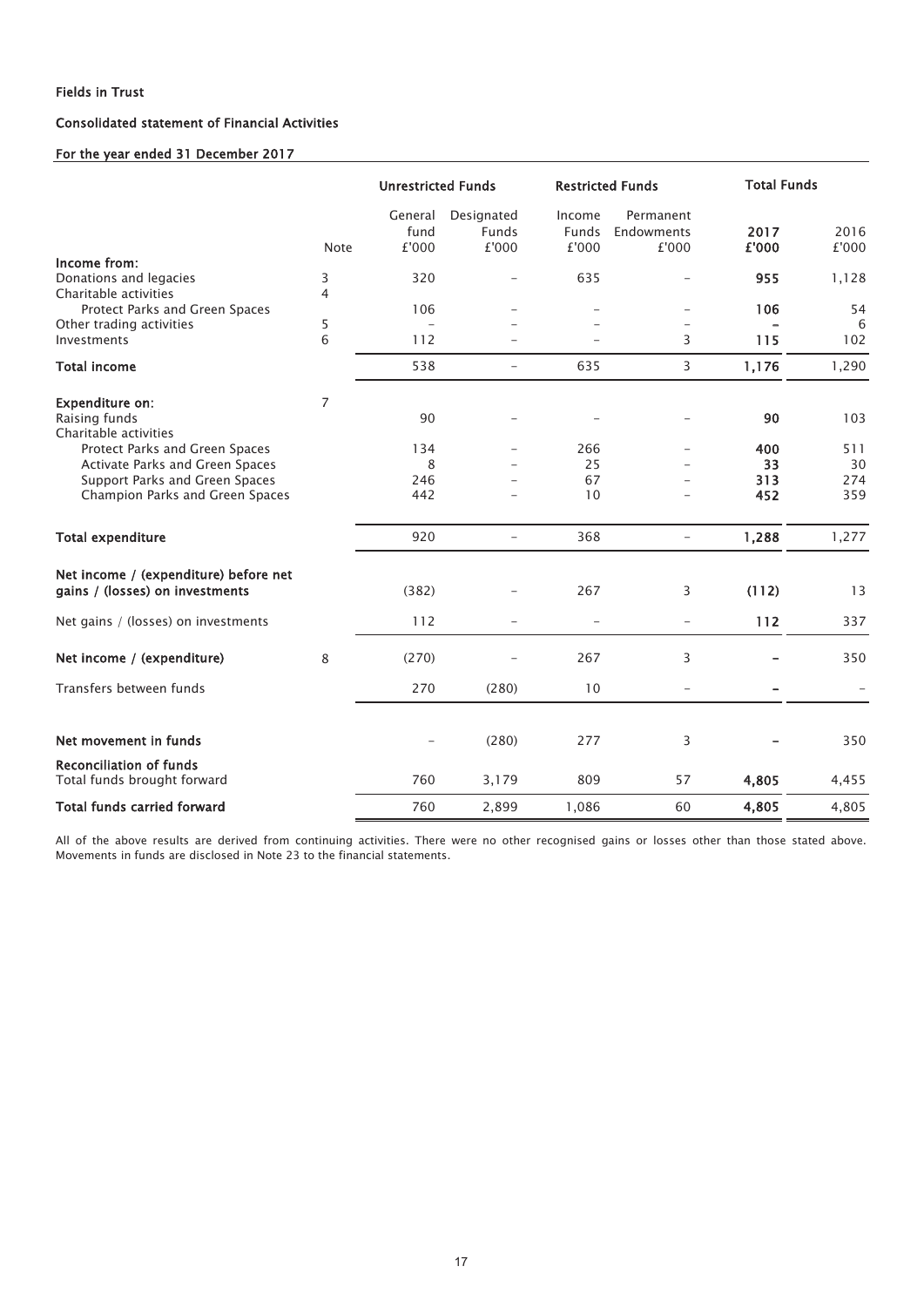#### Balance sheets

#### As at 31 December 2017

|                                                                                             |             | The group     |               | The charity   |               |
|---------------------------------------------------------------------------------------------|-------------|---------------|---------------|---------------|---------------|
|                                                                                             | <b>Note</b> | 2017<br>£'000 | 2016<br>£'000 | 2017<br>£'000 | 2016<br>£'000 |
| Fixed assets<br>Tangible assets<br>Investments                                              | 14<br>15    | 556<br>3,358  | 569<br>3,273  | 556<br>3,372  | 569<br>3,287  |
|                                                                                             |             | 3,914         | 3,842         | 3,928         | 3,856         |
| Current assets<br><b>Debtors</b><br>Cash at bank and in hand                                | 18          | 207<br>990    | 66<br>1,241   | 207<br>990    | 66<br>1,241   |
| Liabilities                                                                                 |             | 1,197         | 1,307         | 1,197         | 1,307         |
| Creditors: amounts falling due within one<br>year                                           | 19          | 306           | 344           | 320           | 358           |
| Net current assets                                                                          |             | 891           | 963           | 877           | 949           |
| Total net assets                                                                            |             | 4,805         | 4,805         | 4,805         | 4,805         |
| Funds<br>Restricted income funds<br><b>Income Funds</b><br><b>Permanent Endowment Funds</b> | 23          | 1,086<br>60   | 809<br>57     | 1,086<br>60   | 809<br>57     |
| <b>Total Restricted Funds</b>                                                               |             | 1,146         | 866           | 1,146         | 866           |
| <b>Unrestricted funds</b><br>Designated funds<br>General funds                              |             | 2,899<br>760  | 3,179<br>760  | 2,899<br>760  | 3,179<br>760  |
| Total unrestricted funds                                                                    |             | 3,659         | 3,939         | 3,659         | 3,939         |
| Total charity funds                                                                         |             | 4,805         | 4,805         | 4,805         | 4,805         |

Approved by the trustees on 20 March 2018 and signed on their behalf by

Tim Prillip

Chairman Treasurer

Tim Phillips Jeremy Hammond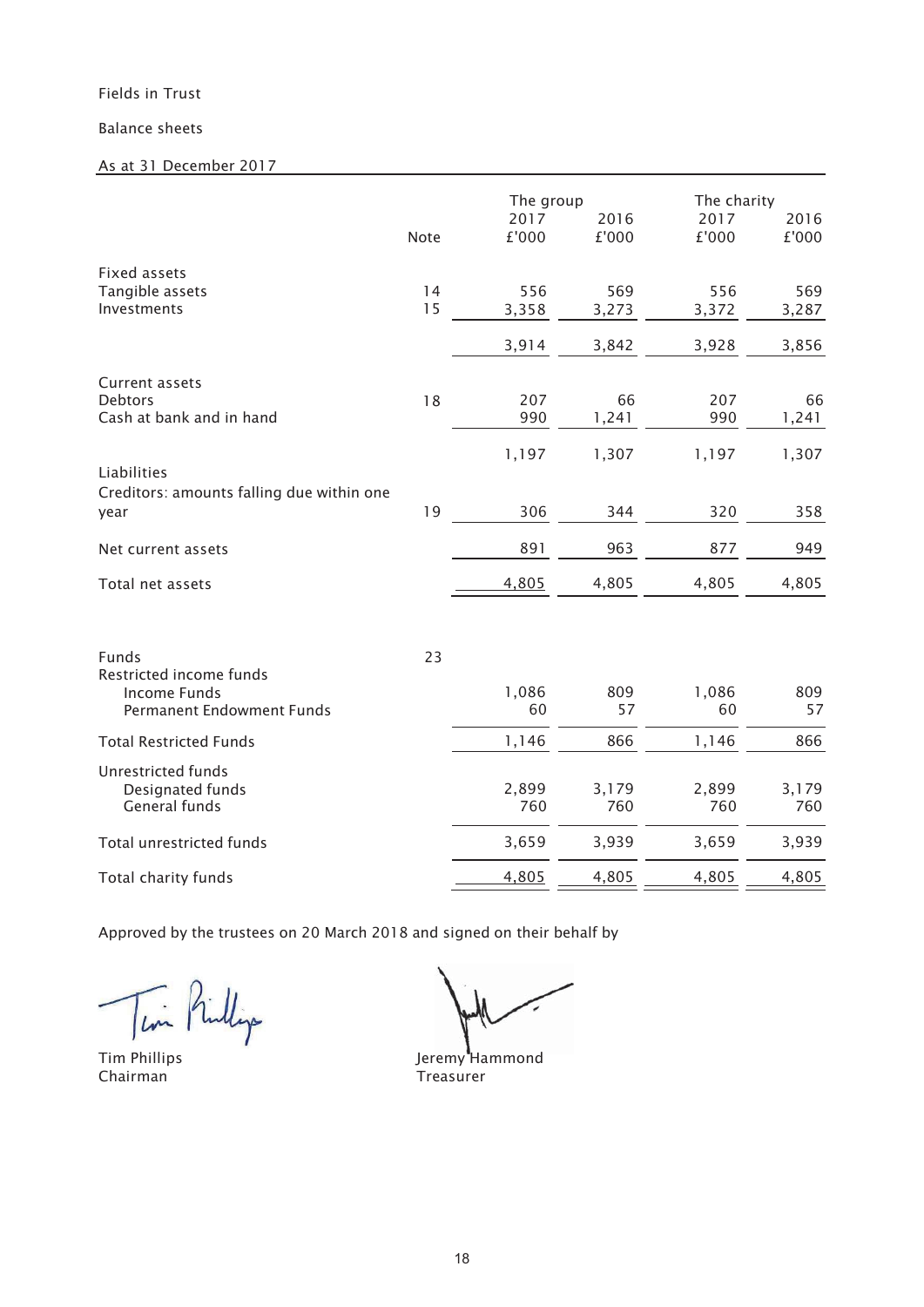# Consolidated statement of cash flows

For the year ended 31 December 2017

|                                                                                                                                                                                                                                          | <b>Note</b> | 2017<br>£'000          | £'000 | 2016<br>£'000                            | £'000 |
|------------------------------------------------------------------------------------------------------------------------------------------------------------------------------------------------------------------------------------------|-------------|------------------------|-------|------------------------------------------|-------|
| Cash flows from operating activities                                                                                                                                                                                                     | 25          |                        |       |                                          |       |
| Net cash provided by / (used in) operating activities                                                                                                                                                                                    |             |                        | (379) |                                          | (384) |
| Cash flows from investing activities<br>Dividends, interest and rents from investments<br>Purchase of fixed assets<br>Proceeds from sale of investments<br>Purchase of investments<br>Net movement in cash held for investment portfolio |             | 115<br>(13)<br>2<br>24 |       | 102<br>(17)<br>2,360<br>(2, 267)<br>(20) |       |
| Net cash provided by / (used in) investing activities                                                                                                                                                                                    |             |                        | 128   |                                          | 158   |
| Change in cash and cash equivalents in the year                                                                                                                                                                                          |             |                        | (251) |                                          | (227) |
| Cash and cash equivalents at the beginning of the<br>year                                                                                                                                                                                |             |                        | 1,241 |                                          | 1,468 |
| Cash and cash equivalents at the end of the year                                                                                                                                                                                         |             |                        | 990   |                                          | 1,241 |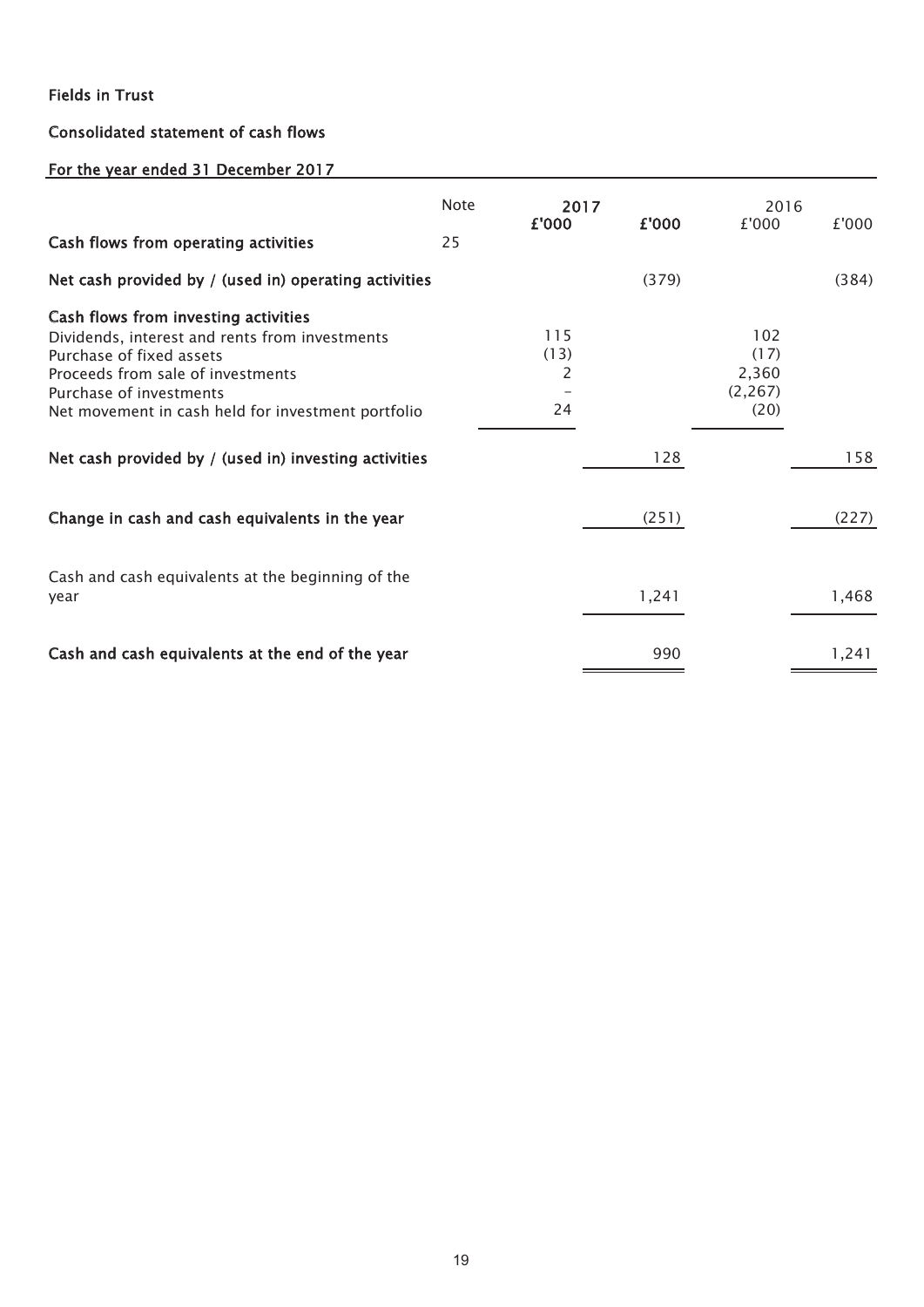#### For the year ended 31 December 2017

#### 1. Accounting policies

#### a) Statutory information

Fields in Trust is incorporated by Royal Charter and registered charity. The registered office address is Unit 2D Woodstock Studios, 36 Woodstock Grove, London W12 8LE.

#### b) Basis of preparation

The financial statements have been prepared in accordance with Accounting and Reporting by Charities: Statement of Recommended Practice applicable to charities preparing their accounts in accordance with the Financial Reporting Standard applicable in the UK and Republic of Ireland (FRS 102) (effective 1 January 2015) - (Charities SORP FRS 102), and the Financial Reporting Standard applicable in the UK and Republic of Ireland (FRS 102) (September 2015).

Assets and liabilities are initially recognised at historical cost or transaction value unless otherwise stated in the relevant accounting policy or note.

#### Basis of preparation - group accounts

These financial statements consolidate the results of the charity and its wholly-owned subsidiary NPFA Services Limited on a line by line basis. Transactions and balances between the charity and its subsidiary have been eliminated from the consolidated financial statements. Balances between the two entities are disclosed in the notes of the charity's balance sheet.

The accounts (financial statements) have been prepared to give a 'true and fair' view and have departed from the Charities (Accounts and Reports) Regulations 2008 only to the extent required to provide a 'true and fair view'. This departure has involved following Accounting and Reporting by Charities preparing their accounts in accordance with the Financial Reporting Standard applicable in the UK and Republic of Ireland (FRS 102) issued on 16 July 2014 rather than the Accounting and Reporting by Charities: Statement of Recommended Practice effective from 1 April 2005 which has since been withdrawn.

#### c) Public benefit entity

The charity meets the definition of a public benefit entity under FRS 102.

#### d) Going concern

The trustees consider that there are no material uncertainties about the charity's ability to continue as a going concern.

The trustees do not consider that there are any sources of estimation uncertainty at the reporting date that have a significant risk of causing a material adjustment to the carrying amounts of assets and liabilities within the next reporting period.

#### e) Income

Income is recognised when the charity has entitlement to the funds, any performance conditions attached to the income have been met, it is probable that the income will be received and that the amount can be measured reliably.

Income from grants, whether capital grants or revenue grants, is recognised when the charity has entitlement to the funds; any performance conditions attached to the grants have been met; it is probable that the income will be received; and the amount can be measured reliably and is not deferred.

For legacies, entitlement is taken as the earlier of the date on which either: the charity is aware that probate has been granted, the estate has been finalised and notification has been made by the executor(s) to the charity that a distribution will be made, or when a distribution is received from the estate. Receipt of a legacy, in whole or in part, is only considered probable when the amount can be measured reliably and the charity has been notified of the executor's intention to make a distribution. Where legacies have been notified to the charity, or the charity is aware of the granting of probate, and the criteria for income recognition have not been met, then the legacy is a treated as a contingent asset and disclosed if material.

Income received in advance of the provision of a specified service is deferred until the criteria for income recognition are met.

#### f) Donations of gifts, services and facilities

Donated professional services and donated facilities are recognised as income when the charity has control over the item or received the service, any conditions associated with the donation have been met, the receipt of economic benefit from the use by the charity of the item is probable and that economic benefit can be measured reliably. On receipt, donated gifts, professional services and donated facilities are recognised on the basis of the value of the gift to the charity which is the amount the charity would have been willing to pay to obtain services or facilities of equivalent economic benefit on the open market; a corresponding amount is then recognised in expenditure in the period of receipt.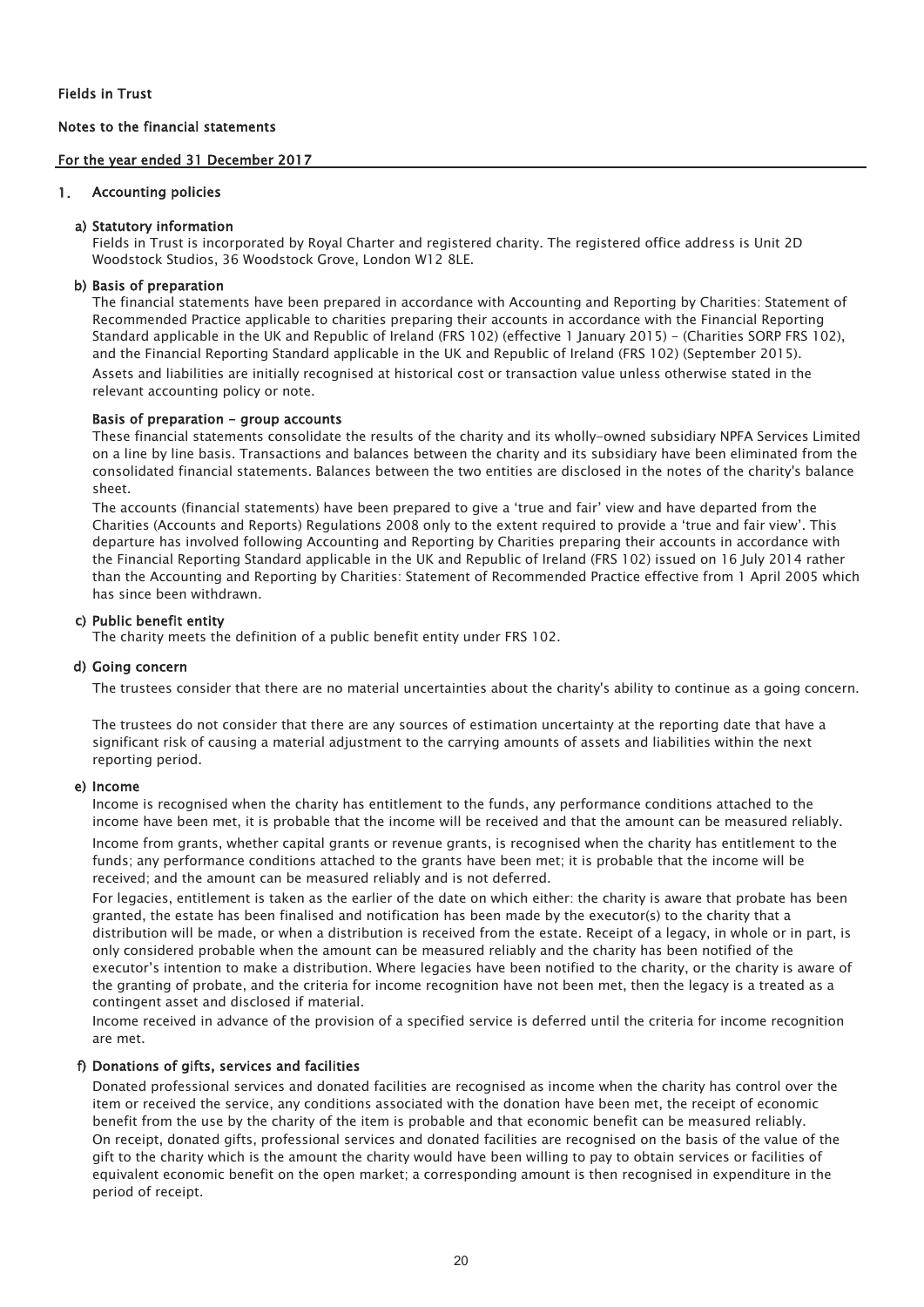#### For the year ended 31 December 2017

#### 1. Accounting policies (continued)

#### g) Interest receivable

Interest on funds held on deposit is included when receivable and the amount can be measured reliably by the charity; this is normally upon notification of the interest paid or payable by the bank.

#### h) Fund accounting

Restricted funds are to be used for specific purposes as laid down by the donor. Expenditure which meets these criteria is charged to the fund.

Unrestricted funds are donations and other incoming resources received or generated for the charitable purposes.

Designated funds are unrestricted funds earmarked by the trustees to ensure that Fields in Trust is able to fulfil its ongoing obligations to the stewardship of parks and green spaces protected in perpetuity.

#### i) Expenditure and irrecoverable VAT

Expenditure is recognised once there is a legal or constructive obligation to make a payment to a third party, it is probable that settlement will be required and the amount of the obligation can be measured reliably. Expenditure is classified under the following activity headings:

- ı Costs of raising funds relate to the costs incurred by the charity in inducing third parties to make voluntary contributions to it, as well as the cost of any activities with a fundraising purpose, and the costs of managing investments.
- ı Expenditure on charitable activities includes the costs of delivering services, advice, technical support and other related activities undertaken to further the purposes of the charity and their associated support costs.
- ı Other expenditure represents those items not falling into any other heading.

Irrecoverable VAT is charged as a cost against the activity for which the expenditure was incurred.

#### j) Grantmaking

Grants payable are charged to the Statement of Financial Activities in the year in which the offer is conveyed to the recipient except in those cases where the offer is conditional, such grants being recognised as expenditure when the conditions attaching are fulfilled.

#### k) Allocation of overhead costs

Resources expended are allocated to the particular activity where the cost relates directly to that activity. However, the cost of overall direction and administration of each activity, comprising the salary and overhead costs of the central function, is apportioned on the following bases which are an estimate, based on staff time, of the amount attributable to each activity.

| • Protect Parks and Green Spaces  | $40\%$ (2016 -44%)  |
|-----------------------------------|---------------------|
| • Activate Parks and Green Spaces | $4\%$ (2016 – 4%)   |
| • Support Parks and Green Spaces  | 24% (2016 - 24%)    |
| • Champion Parks and Green Spaces | $32\%$ (2016 - 28%) |

Where information about the aims, objectives and projects of the charity is provided to potential beneficiaries, the costs associated with this publicity are allocated to charitable expenditure.

Where such information about the aims, objectives and projects of the charity is also provided to potential donors, activity costs are apportioned between fundraising and charitable activities on the basis of area of literature occupied by each activity.

Overhead and governance costs are re-allocated to each of the activities on a similar basis which is an estimate, based on staff time, of the amount attributable to each activity.

#### l) Operating leases

Rental charges are charged on a straight line basis over the term of the lease.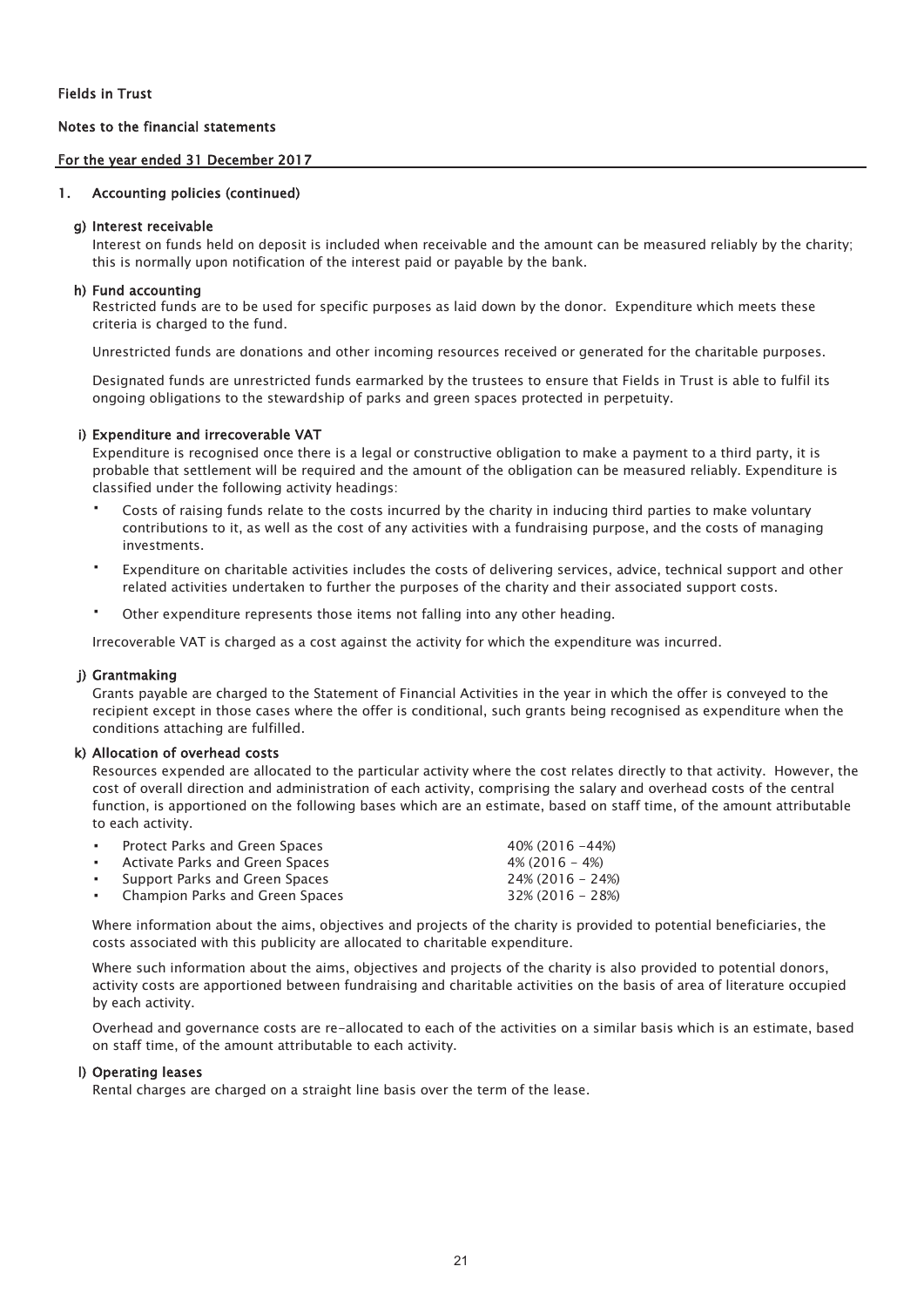#### For the year ended 31 December 2017

#### 1. Accounting policies (continued)

#### m) Tangible fixed assets

Items of equipment are capitalised where the purchase price exceeds £1,000. Depreciation costs are allocated to activities on the basis of the use of the related assets in those activities. Assets are reviewed for impairment if circumstances indicate their carrying value may exceed their net realisable value and value in use.

Depreciation is provided at rates calculated to write down the cost of each asset to its estimated residual value over its expected useful life. The depreciation rates in use are as follows:

| Long leasehold properties            | 50 years |
|--------------------------------------|----------|
| • Office Furniture                   | 10 years |
| Office and IT Equipment and Database | 4 vears  |

#### n) Debtors

Trade and other debtors are recognised at the settlement amount due after any trade discount offered. Prepayments are valued at the amount prepaid net of any trade discounts due.

#### o) Cash at bank and in hand

Cash at bank and cash in hand includes cash and short term highly liquid investments with a short maturity of three months or less from the date of acquisition or opening of the deposit or similar account. Funds held exclude bank balances for accounts held in Scottish branches.

#### p) Creditors and provisions

Creditors and provisions are recognised where the charity has a present obligation resulting from a past event that will probably result in the transfer of funds to a third party and the amount due to settle the obligation can be measured or estimated reliably. Creditors and provisions are normally recognised at their settlement amount after allowing for any trade discounts due.

The charity only has financial assets and financial liabilities of a kind that qualify as basic financial instruments. Basic financial instruments are initially recognised at transaction value and subsequently measured at their settlement value.

#### q) Funds held as custodian

The charity, acting as custodian trustee, holds permanent endowment investments not included in the balance sheet. However, income arising from the investments is received into the Fields in Trust's bank account and correspondingly shown as a creditor on the balance sheet.

More information on these funds and the balances held is provided in note 28.

#### r) Pensions

The charity operates a defined contribution pension scheme. The assets of the scheme are held separately from those of the charity in an independently administered fund. The pension cost charge represents contributions payable under the scheme by the charity to the fund. The charity has no liability under the scheme other than for the payment of those contributions.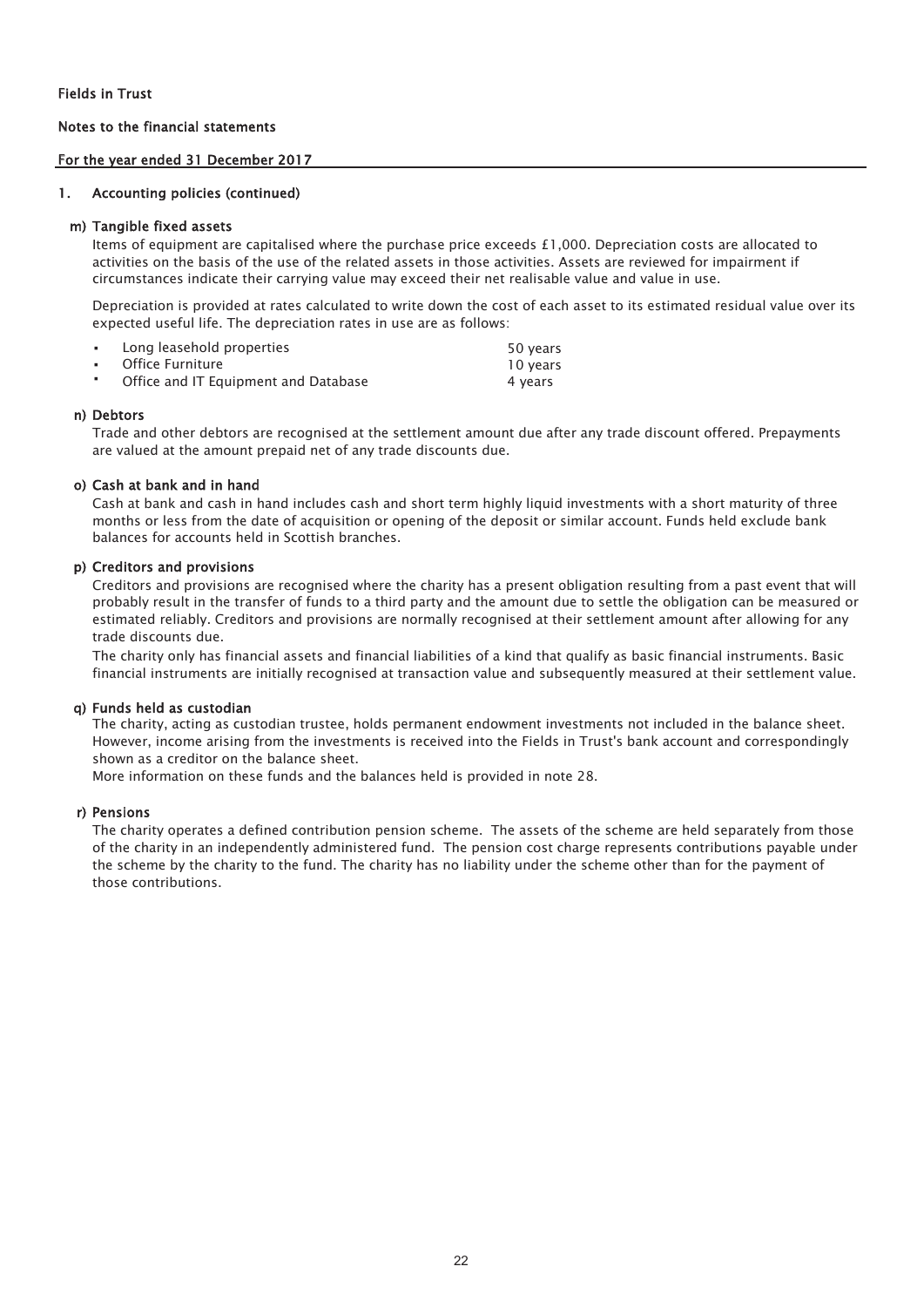#### Notes to the financial statements

#### For the year ended 31 December 2017

#### 2. Detailed comparatives for SOFA

|                                                                 |                | <b>Unrestricted Funds</b> | <b>Restricted Funds</b> |            | 2016         |
|-----------------------------------------------------------------|----------------|---------------------------|-------------------------|------------|--------------|
|                                                                 | Genera         | Designated                | Income                  | Permanent  |              |
|                                                                 | I fund         | fund                      | funds                   | Endowment  | Total        |
|                                                                 | £'000          | £'000                     | £'000                   | £'000      | £'000        |
| Income from:<br>Donations and legacies<br>Charitable activities | 361            |                           | 767                     |            | 1,128        |
| Protect Parks and Green Spaces                                  | 54             |                           |                         |            | 54           |
| Other trading activities                                        | 6              |                           |                         |            | 6            |
| Investments                                                     | 99             |                           |                         | 3          | 102          |
| <b>Total income</b>                                             | 520            |                           | 767                     | 3          | 1,290        |
| <b>Expenditure on:</b>                                          |                |                           |                         |            |              |
| Raising funds<br>Charitable activities                          | 103            |                           |                         |            | 103          |
| Protect Parks and Green Spaces                                  | 176            |                           | 335                     |            | 511          |
| Activate Parks and Green Spaces                                 | 30             |                           |                         |            | 30           |
| Support Parks and Green Spaces                                  | 179            |                           | 42                      | 53         | 274          |
| Champion Parks and Green Spaces                                 | 340            |                           | 19                      |            | 359          |
| <b>Total expenditure</b>                                        | 828            |                           | 396                     | 53         | 1,277        |
| Net income / expenditure before net gains / (losses)            |                |                           |                         |            |              |
| on investments                                                  | (308)          |                           | 371                     | (50)       | 13           |
| Net gains / (losses) on investments                             | 326            |                           |                         | 11         | 337          |
| Net income / expenditure                                        | 18             |                           | 371                     | (39)       | 350          |
| Transfers between funds                                         | (400)          | 400                       |                         |            |              |
| Net movement in funds<br>Total funds brought forward            | (382)<br>1,142 | 400<br>2,779              | 371<br>438              | (39)<br>96 | 350<br>4,455 |
| Total funds carried forward                                     | 760            | 3,179                     | 809                     | 57         | 4,805        |
|                                                                 |                |                           |                         |            |              |

All of the above results are derived from continuing activities. There were no other recognised gains or losses other than those stated above. The prior year figures have been restated in line with the Charitable Activities for 2017.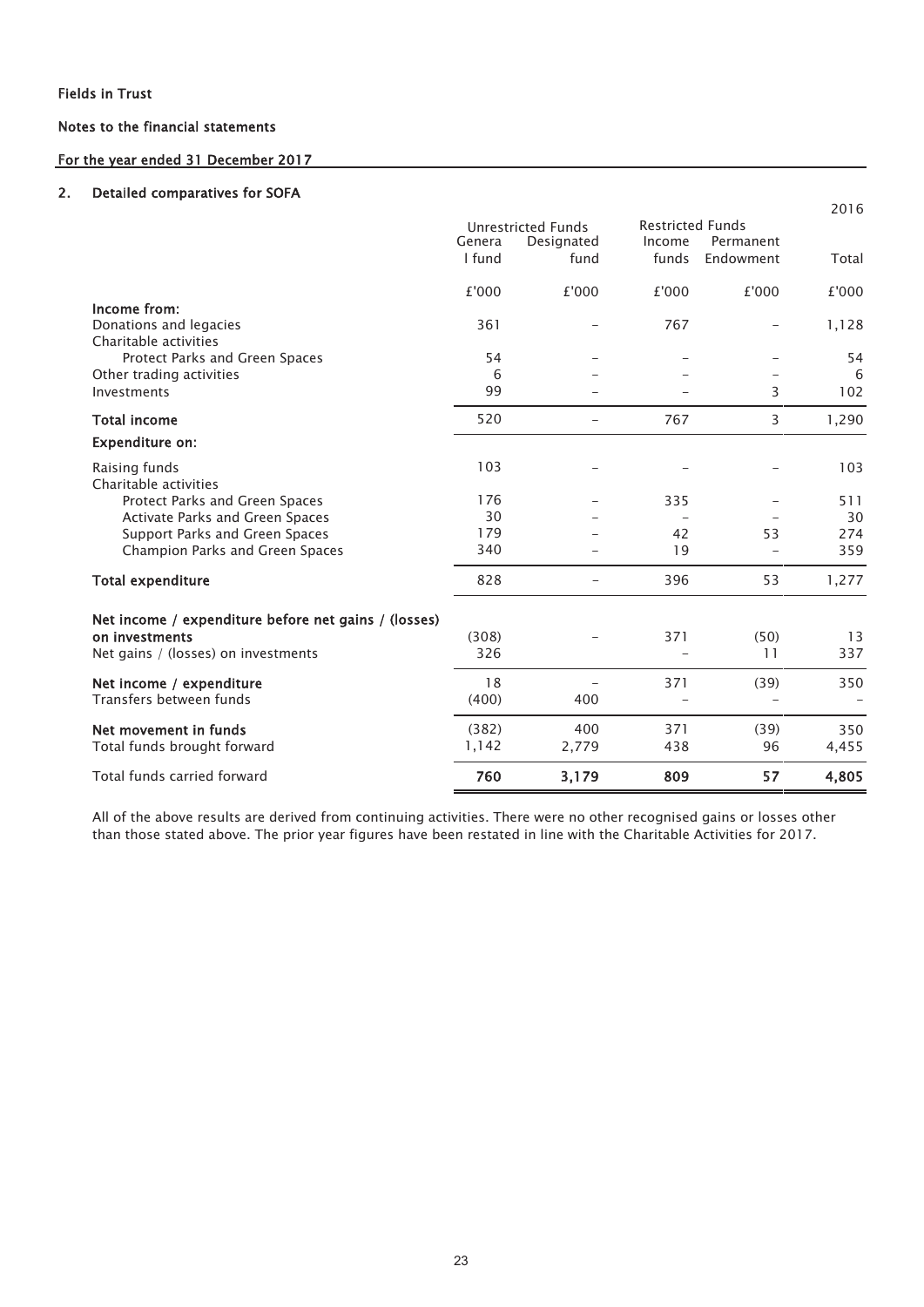4.

5.

#### Notes to the financial statements

#### For the year ended 31 December 2017

#### 3. Income from donations and legacies

|                                                                                                                                                 | Unrestricted<br>£'000 | Restricted<br>£'000      | 2017<br>Total<br>£'000        | 2016<br>Total<br>£'000  |
|-------------------------------------------------------------------------------------------------------------------------------------------------|-----------------------|--------------------------|-------------------------------|-------------------------|
| Gifts<br>Donated services                                                                                                                       | 312<br>8              | 635                      | 947<br>8                      | 1,121<br>$\overline{7}$ |
|                                                                                                                                                 | 320                   | 635                      | 955                           | 1,128                   |
| Gifts in Kind included in the above voluntary income are as follows<br>Sport Wales (accomodation)<br>Freshfields (legal and meeting room costs) |                       |                          | 3<br>5                        | 3<br>4                  |
|                                                                                                                                                 |                       |                          | 8                             | $\overline{7}$          |
| Income from charitable activities                                                                                                               | Unrestricted<br>£'000 | Restricted<br>£'000      | 2017<br><b>Total</b><br>£'000 | 2016<br>Total<br>£'000  |
| Field income and rents<br>Technical consultancy                                                                                                 | 70<br>36              |                          | 70<br>36                      | 36<br>18                |
| Sub-total for Protect Parks and Green Spaces                                                                                                    | 106                   | $\overline{\phantom{0}}$ | 106                           | 54                      |
| Total income from charitable activities                                                                                                         | 106                   |                          | 106                           | 54                      |
| Income from other trading activities                                                                                                            | Unrestricted<br>£'000 | Restricted<br>£'000      | 2017<br><b>Total</b><br>£'000 | 2016<br>Total<br>£'000  |
| Sponsorship                                                                                                                                     |                       |                          |                               | 6                       |
|                                                                                                                                                 |                       |                          |                               | 6                       |

#### 6. Income from investments

|                                     | Unrestricted<br>£'000    | Restricted<br>£'000      | 2017<br><b>Total</b><br>£'000 | 2016<br>Total<br>£'000 |
|-------------------------------------|--------------------------|--------------------------|-------------------------------|------------------------|
| Investment income                   | 112                      | 3.                       | 115                           | 101                    |
| Interest on cash deposits and loans | $\overline{\phantom{m}}$ | $\overline{\phantom{0}}$ |                               |                        |
|                                     | 112                      |                          | 115                           | 102                    |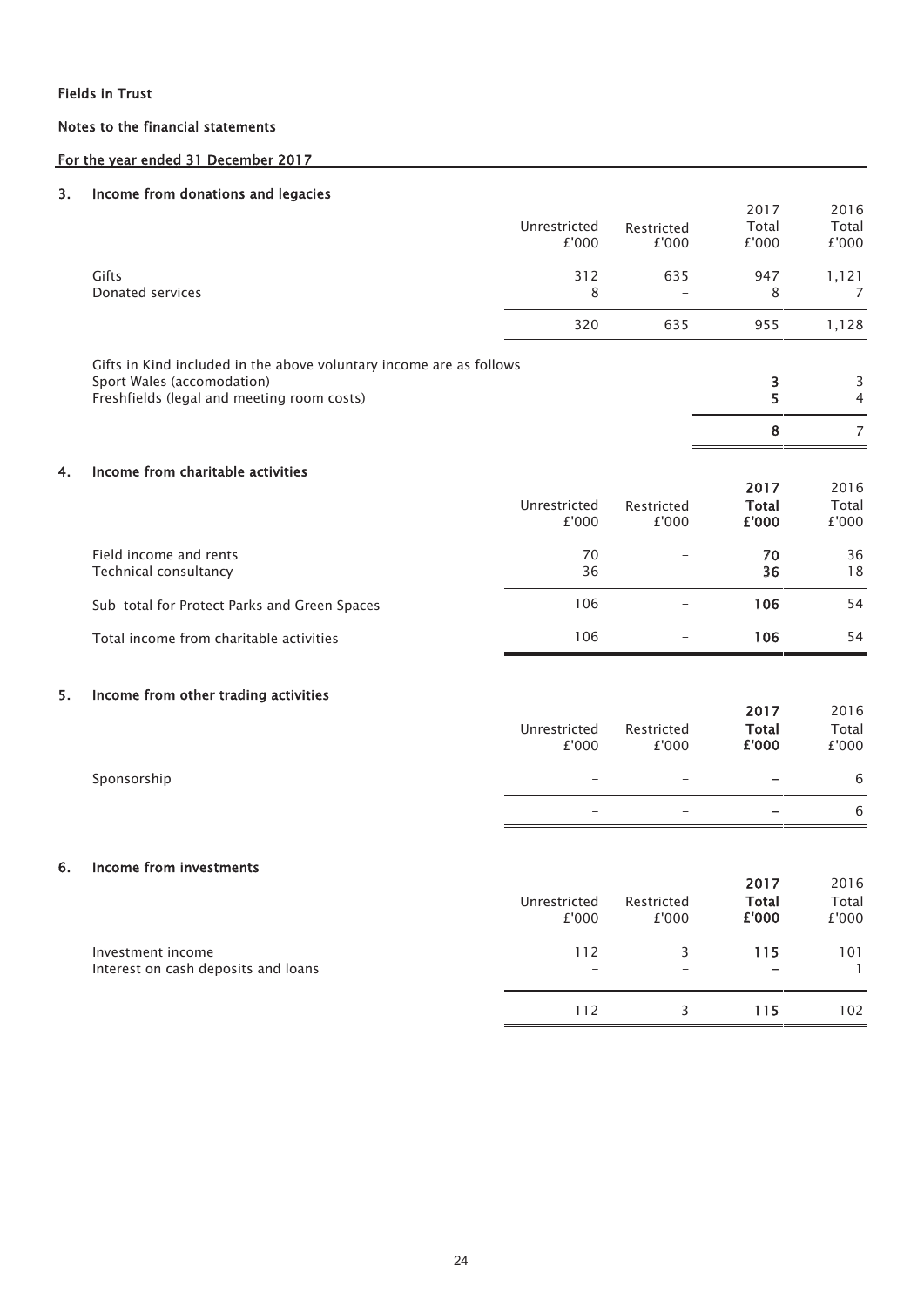Fields in Trust Fields in Trust

# Notes to the financial statements Notes to the financial statements

# For the year ended 31 December 2017 For the year ended 31 December 2017

# 7. Analysis of expenditure Analysis of expenditure

|                                |                                      | Charitabl                             | e activities                         |                                       |                     |                  |              |                |                          |
|--------------------------------|--------------------------------------|---------------------------------------|--------------------------------------|---------------------------------------|---------------------|------------------|--------------|----------------|--------------------------|
|                                | Protect Parks<br>and Green<br>Spaces | Activate Parks<br>and Green<br>Spaces | Support Parks<br>and Green<br>Spaces | Green Spaces<br>Champion<br>Parks and | Governance<br>Costs | Raising<br>funds | Overheads    | 2017           | 2016                     |
|                                | £'000                                | <b>E'000</b>                          | $E'000$                              | E'000                                 | £'000               | E'000            | <b>E'000</b> | £'000          | E'000                    |
| Staff costs (note 10)          | 197                                  | $\frac{8}{1}$                         | 119                                  | 161                                   | 50                  | 57               | Ξ            | 713            | 686                      |
| HR and pool car costs          |                                      |                                       |                                      |                                       |                     |                  | 28           | $\overline{5}$ | 39                       |
| Accommodation costs            |                                      |                                       |                                      |                                       |                     |                  |              | ကိ             |                          |
| Office costs and charges       |                                      |                                       |                                      |                                       |                     |                  |              |                |                          |
| IT costs                       |                                      |                                       |                                      |                                       |                     |                  | 33           |                |                          |
| Finance charges                |                                      |                                       |                                      |                                       |                     | 24               | 29           |                |                          |
| Governance and committee costs |                                      |                                       |                                      |                                       | L                   |                  |              |                |                          |
| Consultancy and research costs |                                      |                                       |                                      | 108                                   | ဖ                   |                  |              | $\frac{1}{2}$  | 57                       |
| Travel and subsistence         | $\circ$                              |                                       |                                      |                                       |                     |                  |              |                | $\frac{8}{18}$           |
| Communications costs           | 4                                    |                                       | ı                                    | $\overline{3}$                        | Ξ                   |                  |              | 46             | $\overline{5}$           |
| Awards and other event costs   | ı.                                   |                                       | I                                    | 40                                    |                     | ↖                | S            | 53             | 63                       |
| Field costs and charges        | $\infty$                             |                                       | 76                                   | I                                     | I                   |                  |              | 84             | 148                      |
| Grants expenditure (note 9)    | 38                                   |                                       | 36                                   | J                                     | I                   | ı                | J.           | 74             | 27                       |
|                                | 267                                  | $\frac{1}{2}$                         | 233                                  | 345                                   | 72                  | $\overline{0}$   | 261          | 1,288          | 1,277                    |
| Overheads                      | 104                                  |                                       | 63                                   | 84                                    | I                   | I                | (261)        | ı              | $\sf I$                  |
| <b>Covernance Costs</b>        | 29                                   |                                       | $\overline{1}$                       | 23                                    | (72)                | I                | I            | ı              | $\overline{\phantom{a}}$ |
| Total expenditure 2017         | 400                                  | ၮ                                     | 313                                  | 452                                   | T                   | $\infty$         | T            | 1,288          | .277                     |
| Total expenditure 2016         |                                      | $\frac{0}{2}$                         | 274                                  | 359                                   | T                   | 103              | ı            | 777            |                          |
|                                |                                      |                                       |                                      |                                       |                     |                  |              |                |                          |

Of the total expenditure, £921,480 was unrestricted (2016: £827,909) and £366,419 was restricted (2016: £449,236). Of the total expenditure, £921,480 was unrestricted (2016: £827,909) and £366,419 was restricted (2016: £449,236).

25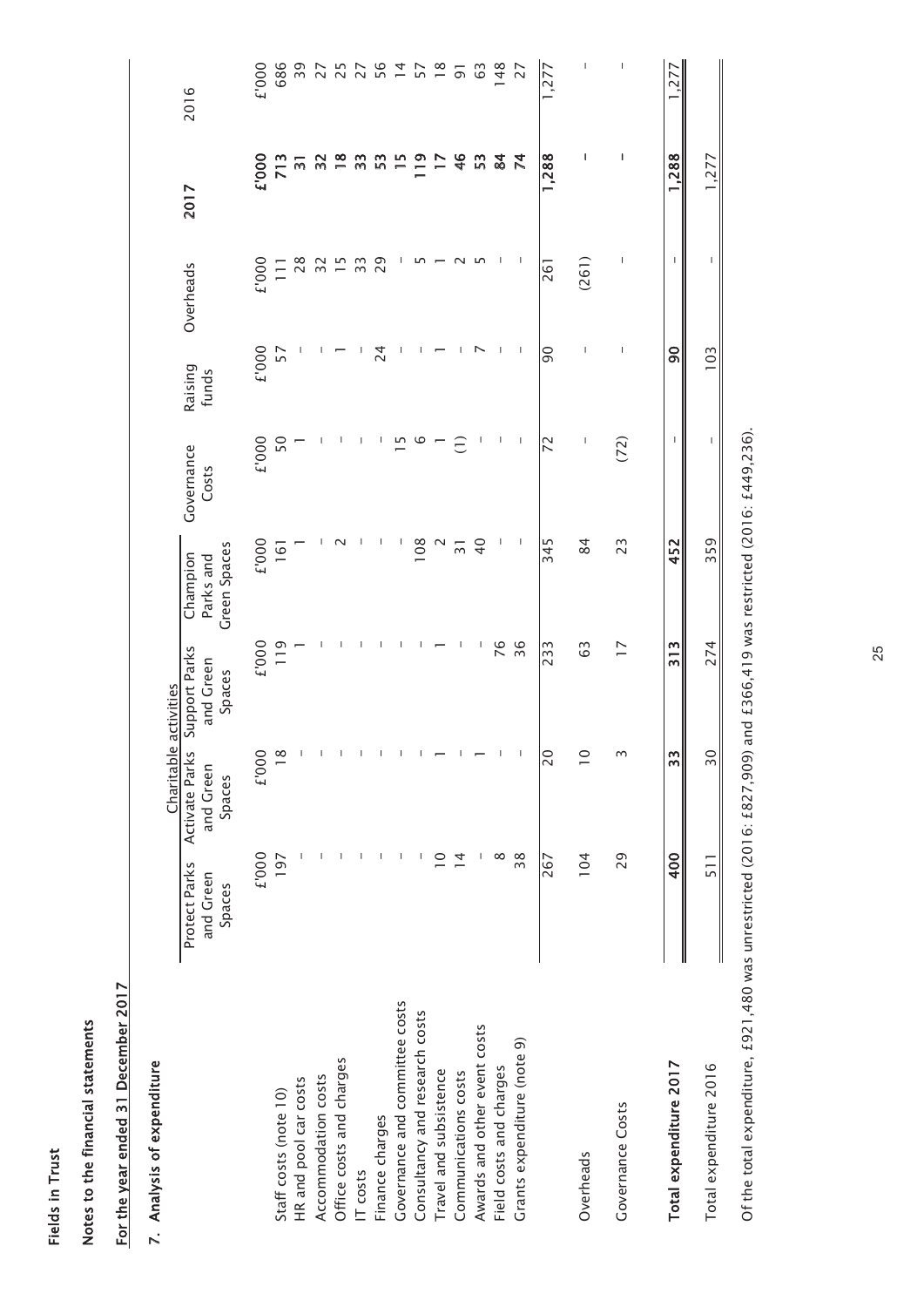#### Notes to the financial statements

#### For the year ended 31 December 2017

#### 8. Net income/(expenditure) for the year

This is stated after charging / crediting:

|                                         | 2017<br>£'000 | 2016<br>£'000 |
|-----------------------------------------|---------------|---------------|
| Depreciation                            | 26            | 25            |
| Trustee indemnity insurance             |               | $\mathcal{P}$ |
| Trustees' reimbursed travel expenses:   |               |               |
| 2 trustees (2016: 2)                    |               |               |
| Operating lease rentals                 |               |               |
| Auditor's remuneration (excluding VAT): |               |               |
| Audit                                   | 10            | 9             |
| Other services                          |               |               |
|                                         |               |               |

#### 9. Grant making

|                            | Grants to<br>institutions<br>£'000 | 2017<br>£'000 | 2016<br>£'000 |
|----------------------------|------------------------------------|---------------|---------------|
| Cost                       |                                    |               |               |
| London Marathon Trust Fund | 28                                 | 28            | (25)          |
| County Fund                | 36                                 | 36            | 49            |
| Carnegie Fields Fund       | 10                                 | 10            |               |
| Fields Development Fund    |                                    |               | 3             |
| At the end of the year     | 74                                 | 74            | 27            |

Where resources allow, Fields in Trust may award grants for the improvement and maintenance of playing fields, play areas and recreational schemes on condition the field is under the charity's protection. In 2017, grants were made from the following funds:

The London Marathon Trust Fund has provided grants to improve facilities at sites protected in London and Surrey from funding made available by The Royal Foundation of the Duke and Duchess of Cambridge and Prince Harry and the London Marathon Charitable Trust. In 2016, a number of grant offers were written back.

The County Fund provides grants to sites protected under the Queen Elizabeth II Challenge in defined counties for capital projects.

The Carnegie Fields Fund provided two improvement grants to Fields in Trust Carnegie Fields.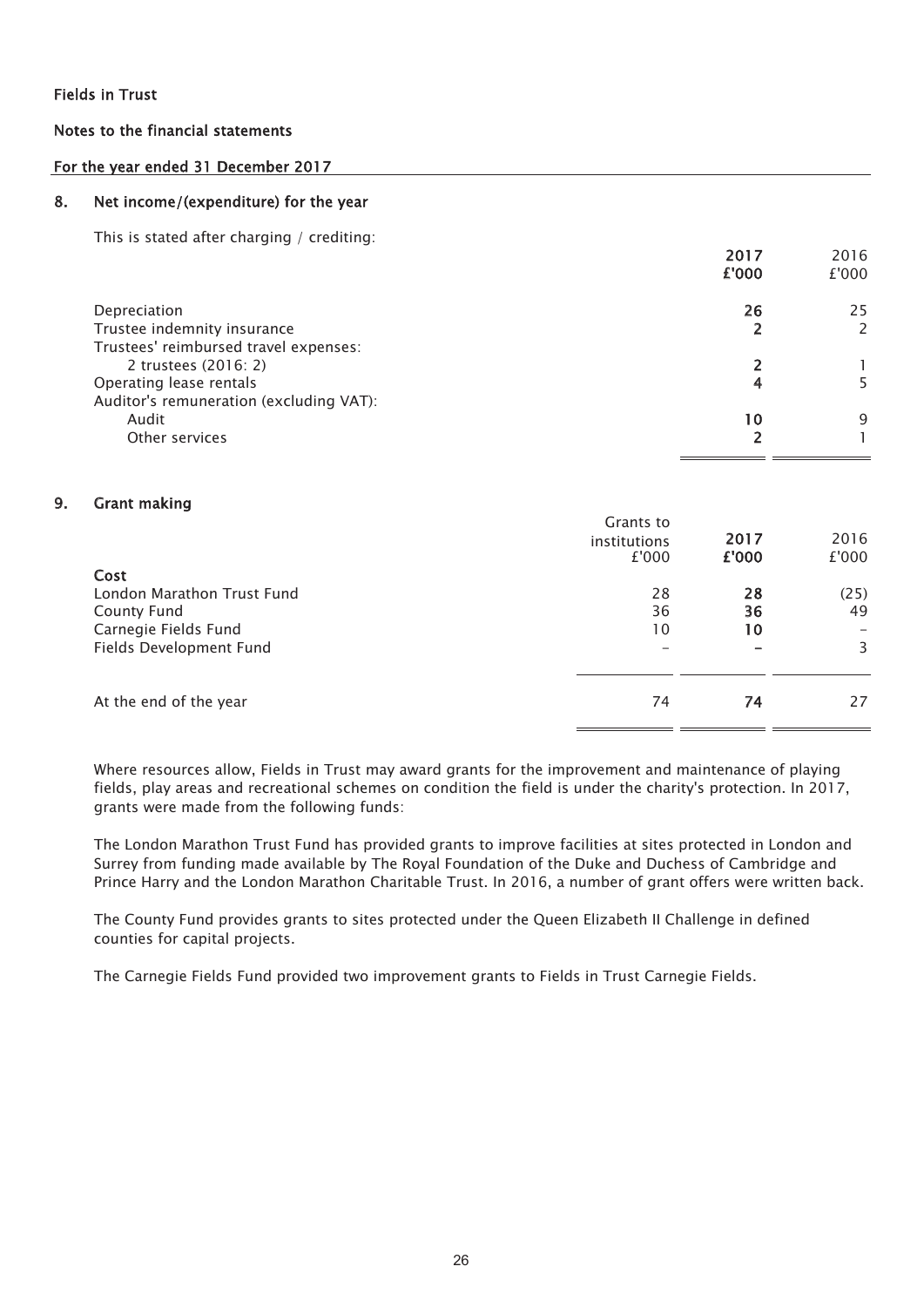#### For the year ended 31 December 2017

#### 10. Analysis of staff costs, trustee remuneration and expenses, and the cost of key management personnel

Staff costs were as follows:

|                                                                 | 2017<br>£'000 | 2016<br>£'000 |
|-----------------------------------------------------------------|---------------|---------------|
| Salaries and wages                                              | 621           | 608           |
| Social security costs                                           | 66            | 62            |
| Employer's contribution to defined contribution pension schemes | 26            | 16            |
|                                                                 | 713           | 686           |
|                                                                 |               |               |

One employee earned between  $£80,000 - £90,000$  during the year (2016: 1 employee earned between £80,000 - £90,000).

The key management personnel of the charity in 2017 comprised the trustees, the Chief Executive Officer and the Senior Management team (which was established in 2016). The total employee benefits including pension contributions of the key management personnel were £337,498 (2016: £302,875).

The charity trustees were not paid nor received any other benefits from employment with the charity in the year (2016: £nil). No charity trustee received payment for professional or other services supplied to the charity (2016: £nil).

Trustees' expenses represents the payment or reimbursement of travel and subsistence costs totalling £1,774 (2016: £571) incurred by 2 (2016: 2) members relating to attendance at meetings of the trustees.

#### 11. Staff numbers

The average number of employees (head count based on number of staff employed) during the year was as follows:

|                                        | 2017 | 2016 |
|----------------------------------------|------|------|
|                                        | No.  | No.  |
| Raising funds                          |      |      |
| Protect Parks and Green Spaces         | 6    |      |
| <b>Activate Parks and Green Spaces</b> |      |      |
| <b>Support Parks and Green Spaces</b>  |      | 4    |
| <b>Champion Parks and Green Spaces</b> |      | 4    |
|                                        | 16   |      |
|                                        |      |      |

#### 12. Related party transactions

Aggregate donations from related parties were £11,000 (2016: £2,000).

#### 13. Taxation

The charitable company is exempt from corporation tax as all its income is charitable and is applied for charitable purposes.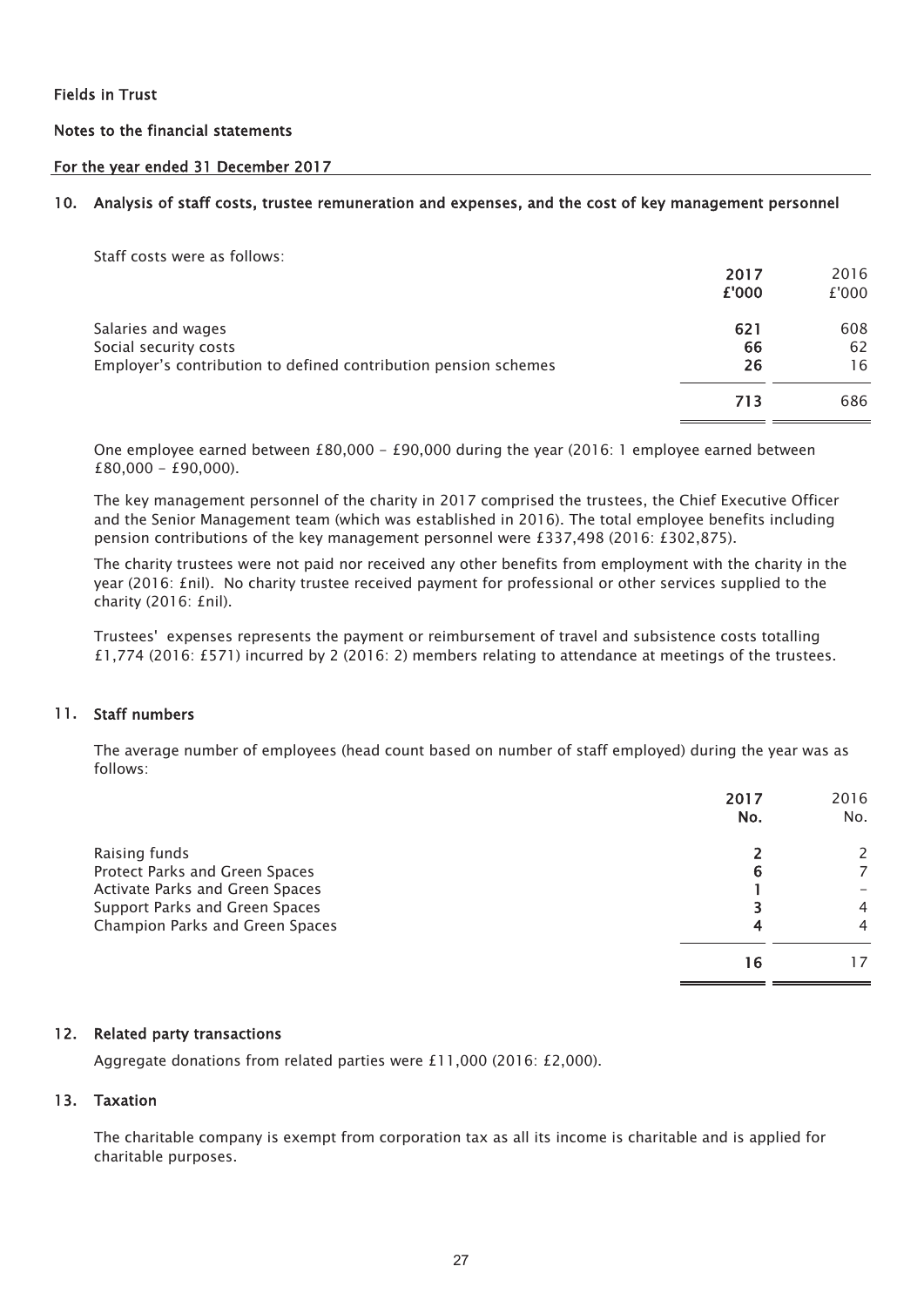### Notes to the financial statements

#### For the year ended 31 December 2017

#### 14. Tangible fixed assets

|                                          | Long<br>Leasehold<br>property<br>£'000 | Office/IT<br>Equipment<br>£'000 | Database<br>£'000 | Office<br>Furniture<br>£'000 | Total<br>£'000 |
|------------------------------------------|----------------------------------------|---------------------------------|-------------------|------------------------------|----------------|
| Cost                                     |                                        |                                 |                   |                              |                |
| At the start of the year                 | 680                                    | 58                              | 31                | 6                            | 775            |
| Additions in year                        |                                        | 4                               |                   | 2                            | 13             |
| At the end of the year                   | 680                                    | 62                              | 38                | 8                            | 788            |
| Depreciation                             |                                        |                                 |                   |                              |                |
| At the start of the year                 | 133                                    | 49                              | 21                | 3                            | 206            |
| Charge for the year                      | 14                                     | 3                               | 8                 |                              | 26             |
| At the end of the year                   | 147                                    | 52                              | 29                | $\overline{4}$               | 232            |
| Net book value<br>At the end of the year | 533                                    | 10                              | 9                 | 4                            | 556            |
| At the start of the year                 | 547                                    | 9                               | 10                | 3                            | 569            |

All of the above assets are used for charitable purposes.

#### 15. Listed investments

|                                           | The group |         | The charity |         |
|-------------------------------------------|-----------|---------|-------------|---------|
|                                           | 2017      | 2016    | 2017        | 2016    |
|                                           | £'000     | £'000   | £'000       | £'000   |
| Fair value at the start of the year       | 3,078     | 2,834   | 3,078       | 2,834   |
| Additions at cost                         |           | 2,267   |             | 2,267   |
| Disposal proceeds                         | (2)       | (2,360) | (2)         | (2,360) |
| Net gain / (loss) on change in fair value | 112       | 337     | 112         | 337     |
| Fair value at the end of the year         | 3,188     | 3,079   | 3,188       | 3,078   |
| Cash held by investment broker pending    |           |         |             |         |
| reinvestment                              | 170       | 194     | 170         | 194     |
| Shares held in subsidiary                 |           |         | 14          | 14      |
| Total value of investments                | 3,358     | 3,273   | 3,372       | 3,287   |
| Historical cost at the end of the year    | 3,039     | 3,066   | 3,053       | 3,080   |
| Investments fund portolio                 |           |         |             |         |
| UK Common Investment Funds                | 3,358     | 3,273   | 3,358       | 3,273   |
| Investment in UK subsidiary undertakings  |           |         | 14          | 14      |
|                                           | 3,358     | 3,273   | 3,372       | 3,287   |

Investments representing over 5% by value of the portfolio comprise:

|                                              |       | The group |                          | The charity |  |
|----------------------------------------------|-------|-----------|--------------------------|-------------|--|
|                                              | 2017  | 2016      | 2017                     | 2016        |  |
|                                              | £'000 | £'000     | £'000                    | £'000       |  |
| CCLA Investment Management Ltd Global Equity |       |           |                          |             |  |
| Income Fund                                  | 2,529 | 2.417     | 2.529                    | 2.417       |  |
| CCLA Investment Management Ltd Property      |       |           |                          |             |  |
| Income                                       |       | 154       | $\overline{\phantom{0}}$ | 154         |  |
| M&G Charibond CIF                            | 449   | 456       | 449                      | 456         |  |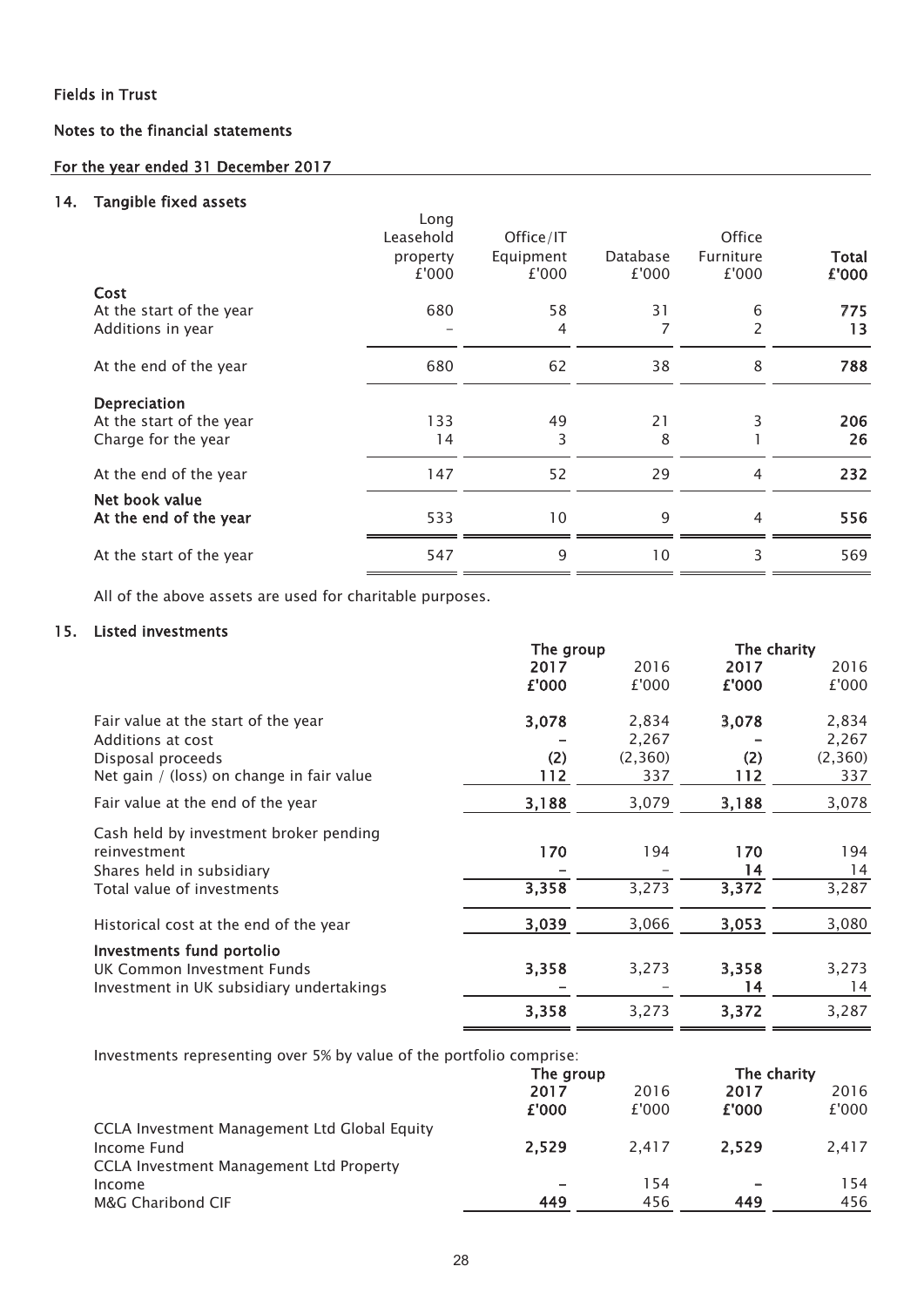#### Notes to the financial statements

#### For the year ended 31 December 2017

#### 16. Subsidiary Undertaking

The charity owns the whole of the issued ordinary share capital of NPFA Services limited, a company registered in England. The subsidiary is used for non-primary purpose trading activities. During the year there were no transactions. Available profits are gift aided to the charitable company. A summary of the results of the subsidiary is shown below:

| The aggregate of the assets, liabilities and funds was: | 2017<br>£'000 | 2016<br>£'000 |
|---------------------------------------------------------|---------------|---------------|
| Assets<br>Liabilities                                   | 14<br>-       | 14            |
| Funds                                                   | 14            | 14            |
|                                                         |               |               |

#### 17. Parent charity

The parent charity's gross income and the results for the year are disclosed as follows:

|                     | 2017<br>£'000            | 2016<br>£'000 |
|---------------------|--------------------------|---------------|
| Gross income        | 1,176                    | 1,290         |
| Result for the year | $\overline{\phantom{a}}$ | 350           |

#### 18. Debtors

|                                    | The group |       | The charity |                |
|------------------------------------|-----------|-------|-------------|----------------|
|                                    | 2017      | 2016  | 2017        | 2016           |
|                                    | £'000     | £'000 | £'000       | £'000          |
| Trade debtors                      | 65        | 26    | 65          | 26             |
| Taxation and other social security |           | 4     | 5           | $\overline{4}$ |
| Prepayments and accrued income     | 125       | 24    | 125         | 24             |
| Other debtors                      | 12        | 12    | 12          | 12             |
|                                    | 207       | 66    | 207         | 66             |

#### 19. Creditors: amounts falling due within one year

|                                    | The group |       | The charity |       |
|------------------------------------|-----------|-------|-------------|-------|
|                                    | 2017      | 2016  | 2017        | 2016  |
|                                    | £'000     | £'000 | £'000       | £'000 |
| Trade creditors                    | 10        | 18    | 10          | 18    |
| Taxation and other social security | 18        | 18    | 18          | 18    |
| Accruals and deferred income       | 43        | 30    | 43          | 30    |
| <b>Grants Commitments</b>          | 39        | 103   | 39          | 103   |
| Income held as Custodian Trustee   | 196       | 175   | 196         | 175   |
| Investment held in subsidiary      |           |       | 14          | 14    |
|                                    | 306       | 344   | 320         | 358   |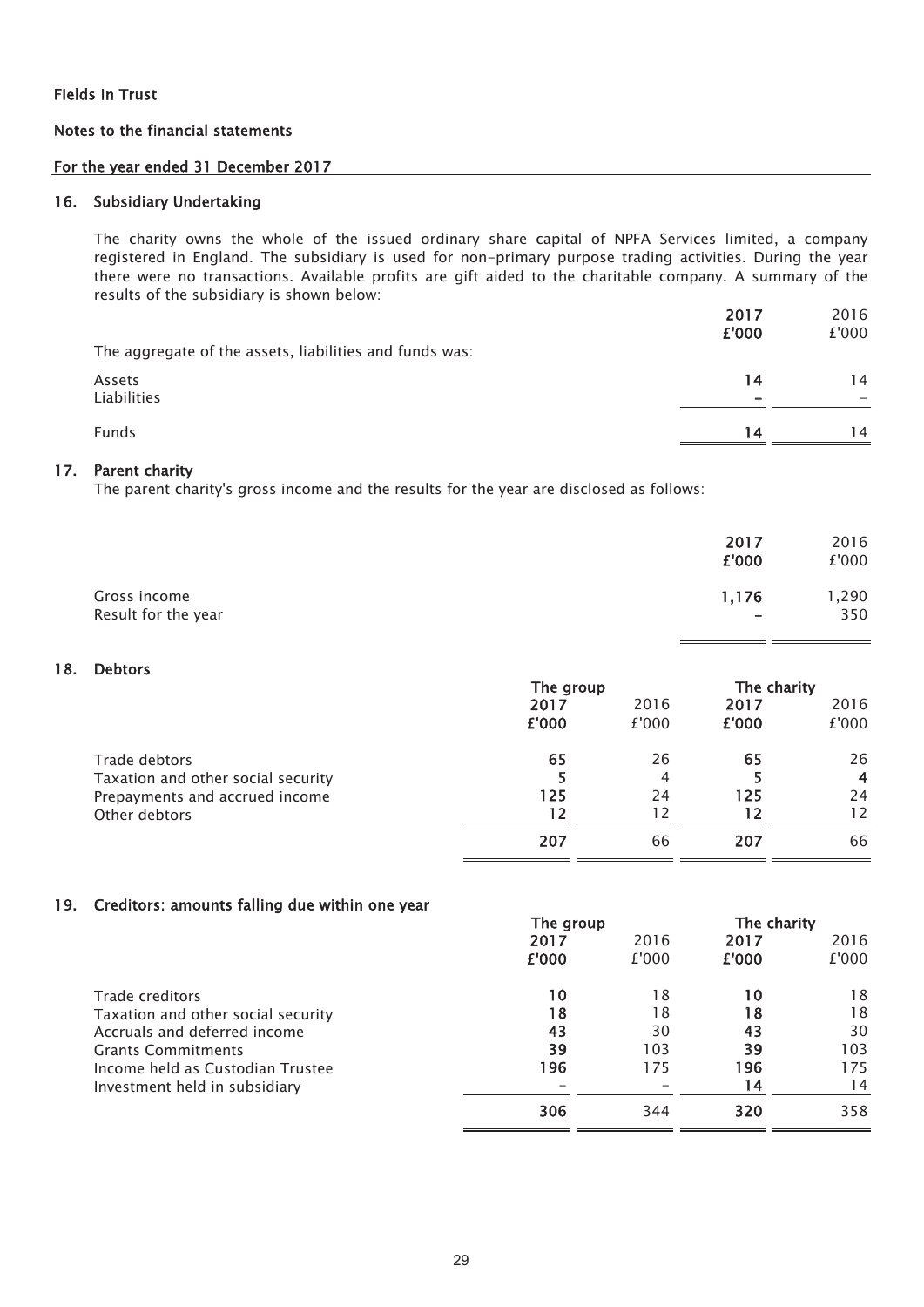#### Notes to the financial statements

#### For the year ended 31 December 2017

#### 20. Deferred income

Deferred income comprises rents payable on certain field leases. The income is received at the end of the year and relates to the first quarter of 2018.

|                                                                                                              | 2017<br>£'000 | 2016<br>£'000   |
|--------------------------------------------------------------------------------------------------------------|---------------|-----------------|
| Balance at the beginning of the year<br>Amount released to income in the year<br>Amount deferred in the year | 9<br>(9)<br>9 | 62<br>(62)<br>9 |
| Balance at the end of the year                                                                               | q             | 9               |

#### 21. Analysis of group net assets between funds

|                                                            | General<br>unrestricted<br>£'000 | Designated<br>£'000 | Restricted<br>£'000 | <b>Total funds</b><br>£'000 |
|------------------------------------------------------------|----------------------------------|---------------------|---------------------|-----------------------------|
| Tangible fixed assets<br>Investments<br>Net current assets | -<br>965<br>(205)                | 556<br>2.343<br>-   | 50<br>1.096         | 556<br>3,358<br>891         |
| Net assets at the end of the year                          | 760                              | 2.899               | 1.146               | 4,805                       |

#### 22. Comparatives for Analysis of group net assets between funds

|                                   | General               |                          |                     | 2016                 |
|-----------------------------------|-----------------------|--------------------------|---------------------|----------------------|
|                                   | unrestricted<br>£'000 | Designated<br>£'000      | Restricted<br>£'000 | Total funds<br>£'000 |
| Tangible fixed assets             |                       | 569                      |                     | 569                  |
| Investments                       | 613                   | 2.610                    | 50                  | 3,273                |
| Net current assets                | 147                   | $\overline{\phantom{m}}$ | 816                 | 963                  |
| Net assets at the end of the year | 760                   | 3,179                    | 866                 | 4,805                |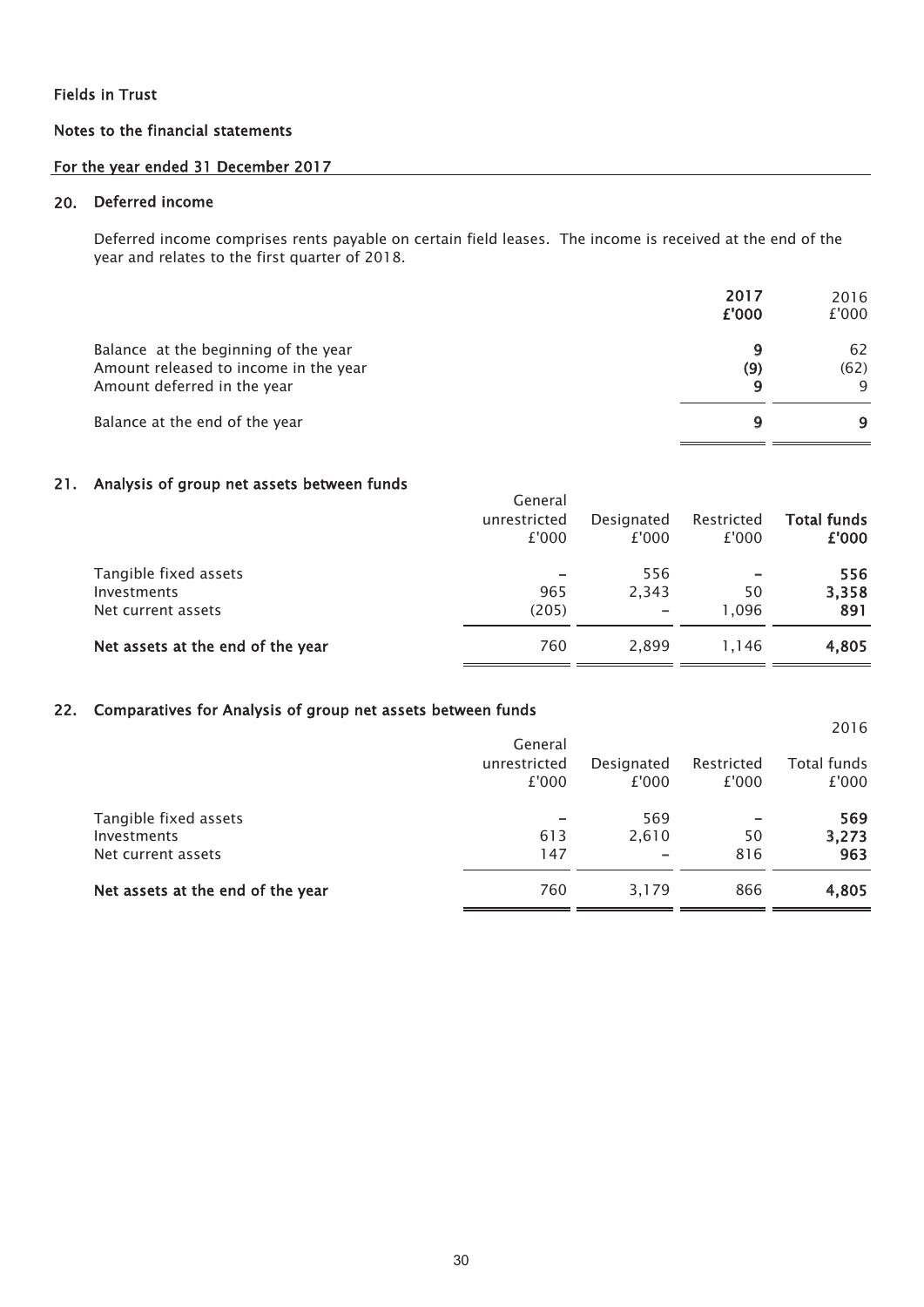# Notes to the financial statements

# For the year ended 31 December 2017

#### 23. Movements in funds

|                                                                 |                          | Incoming       | Outgoing        |                    |                      |
|-----------------------------------------------------------------|--------------------------|----------------|-----------------|--------------------|----------------------|
|                                                                 | At the start             | resources &    | resources &     |                    | At the end           |
|                                                                 | of the year<br>£'000     | gains<br>£'000 | losses<br>£'000 | Transfers<br>£'000 | of the year<br>£'000 |
| <b>Restricted funds:</b>                                        |                          |                |                 |                    |                      |
| Protection of playing fields and play<br>space:                 |                          |                |                 |                    |                      |
| Centenary Fields restricted funds                               | 416                      | 20             | (113)           |                    | 323                  |
| Promotion of Centenary Fields<br>Programme                      | 14                       |                | (14)            |                    |                      |
| The London Marathon Charitable<br><b>Trust Core Areas Grant</b> |                          | 122            | (22)            |                    | 100                  |
| The London Marathon Charitable<br><b>Trust National Grant</b>   |                          | 463            | (86)            |                    | 377                  |
| Filwood Playing Field, Bristol                                  | 156                      |                | (24)            |                    | 132                  |
| Landfill Tax Credit Scheme                                      | 18                       |                |                 |                    | 18                   |
| Carnegie Playing Fields                                         | $\overline{\phantom{0}}$ |                | (10)            | 10                 |                      |
| Other income funds                                              | 15<br>619                | 605            | (5)<br>(274)    | $\overline{10}$    | 10<br>960            |
|                                                                 |                          |                |                 |                    |                      |
| Fields development:                                             |                          |                |                 |                    |                      |
| London Marathon Trust                                           | 89                       |                | (28)            |                    | 61                   |
| County Donations, QEII Challenge                                | 46                       |                | (36)            |                    | 10                   |
| Enfield Borough KG Fields                                       | 19                       |                |                 |                    | 19                   |
|                                                                 | 155                      |                | (64)            |                    | $\overline{90}$      |
| Recreational development:                                       |                          |                |                 |                    |                      |
| Inclusion fund (Disabled Play Project)                          | 6                        |                |                 |                    | 6                    |
| <b>Stanmer Park</b>                                             | 30                       |                |                 |                    | 30                   |
|                                                                 | $\overline{36}$          |                |                 |                    | $\overline{36}$      |
| <b>Geographically restricted funds:</b>                         |                          | 30             | (30)            |                    |                      |
| <b>Total restricted income funds</b>                            | 809                      | 635            | (368)           | 10                 | 1,086                |
| <b>Permanent endowment funds</b>                                |                          |                |                 |                    |                      |
| Kendal Playing Field                                            | 37                       | 2              |                 |                    | 39                   |
| West Chiltington Field                                          | 15                       | 1              |                 |                    | 16                   |
| Other permanent endowments                                      | 5                        |                |                 |                    | 5                    |
| <b>Total permanent endowments</b>                               | $\overline{57}$          | $\overline{3}$ |                 |                    | 60                   |
| <b>Total restricted funds</b>                                   | 866                      | 638            | (368)           | 10                 | 1,146                |
| <b>Unrestricted funds:</b><br>Designated funds:                 |                          |                |                 |                    |                      |
| Fields Legacy Fund                                              | 2,610                    |                |                 | (267)              | 2,343                |
| <b>Fixed Assets</b>                                             | 569                      |                |                 | (13)               | 556                  |
| Total designated funds                                          | 3,179                    |                |                 | (280)              | 2,899                |
| <b>General funds</b>                                            | 760                      | 650            | (920)           | 270                | 760                  |
| <b>Total unrestricted funds</b>                                 | 3,939                    | 650            | (920)           | (10)               | 3,659                |
| <b>Total funds</b>                                              | 4,805                    | 1,288          | (1, 288)        |                    | 4,805                |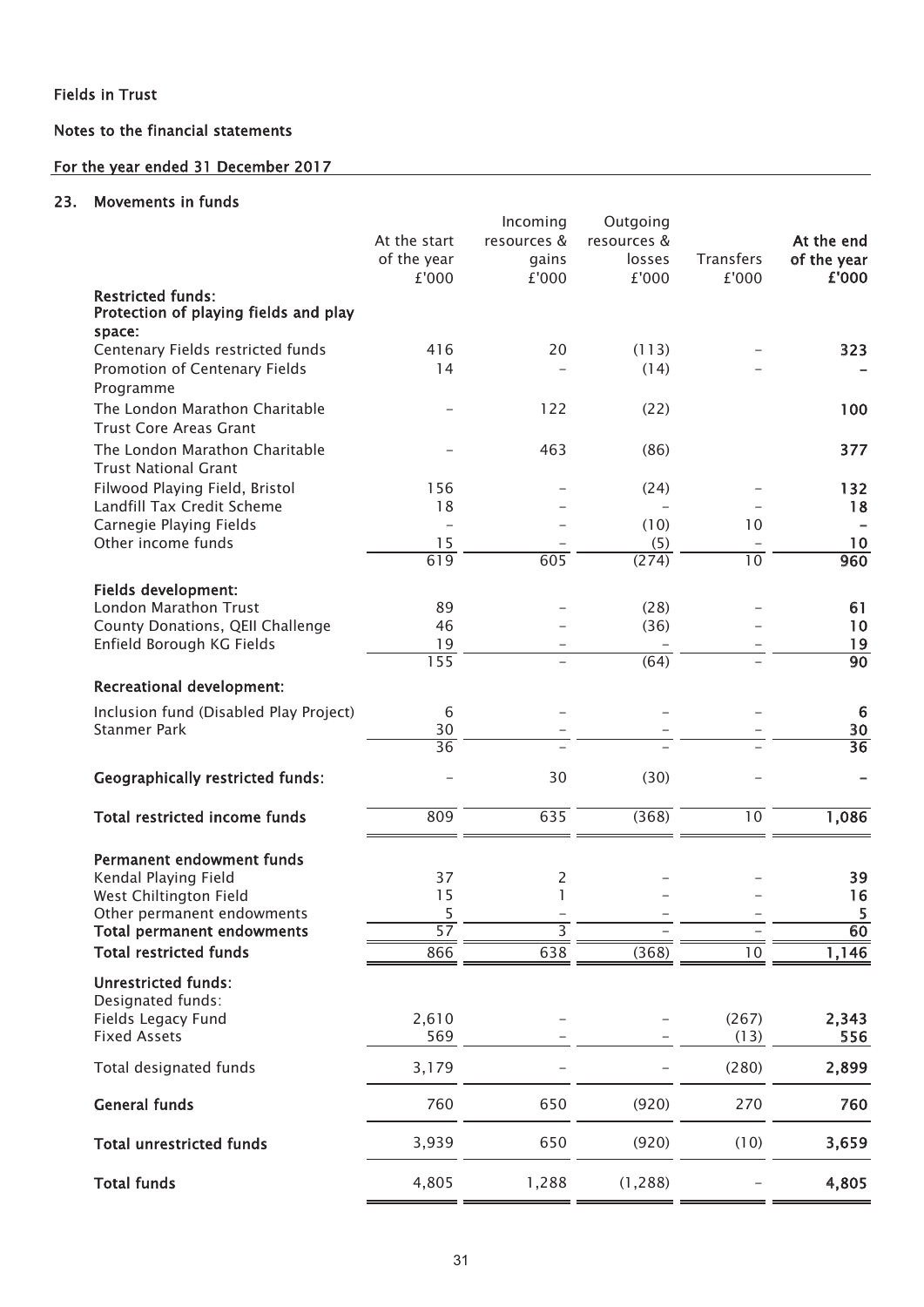#### For the year ended 31 December 2017

#### Purposes of restricted funds

#### Protection of playing fields and play space

These funds are for the protection of new sites (including the promotion of such programmes) and for improvements to those already protected by the charity.

#### Fields development

These funds provide for the development of protected sites and contribute to, for example, new pavilions, site drainage and resurfacing etc.

#### Recreational development

The Inclusion Fund is for the creation and improvement on protected sites of recreational facilities designed for children with disabilities.

#### Geographically restricted donations

This fund reflects the requirements of certain donors who have specified a location or country in which their donations should be utilised.

#### Purposes of Endowment funds

These permanent endowment funds provide for the cost of maintaining and improving recreational facilities at four owned Fields in Trust sites (Bluebell Hill Cricket Ground, Kendal Playing Field, Wedmore Playing Field and West Chiltington Field).

#### Purposes of designated funds Fields legacy fund

The trustees have chosen to set aside this fund for the future of the significantly increased number of fields that the charity now safeguards. During the year, transfers were made between this fund and the general fund to recognise the staff time spent on these safeguarded fields.

#### Fixed assets

This fund reflects the trustees' decision to designate the value of the charity's fixed assets, comprising in the main the long-leasehold building occupied by the charity.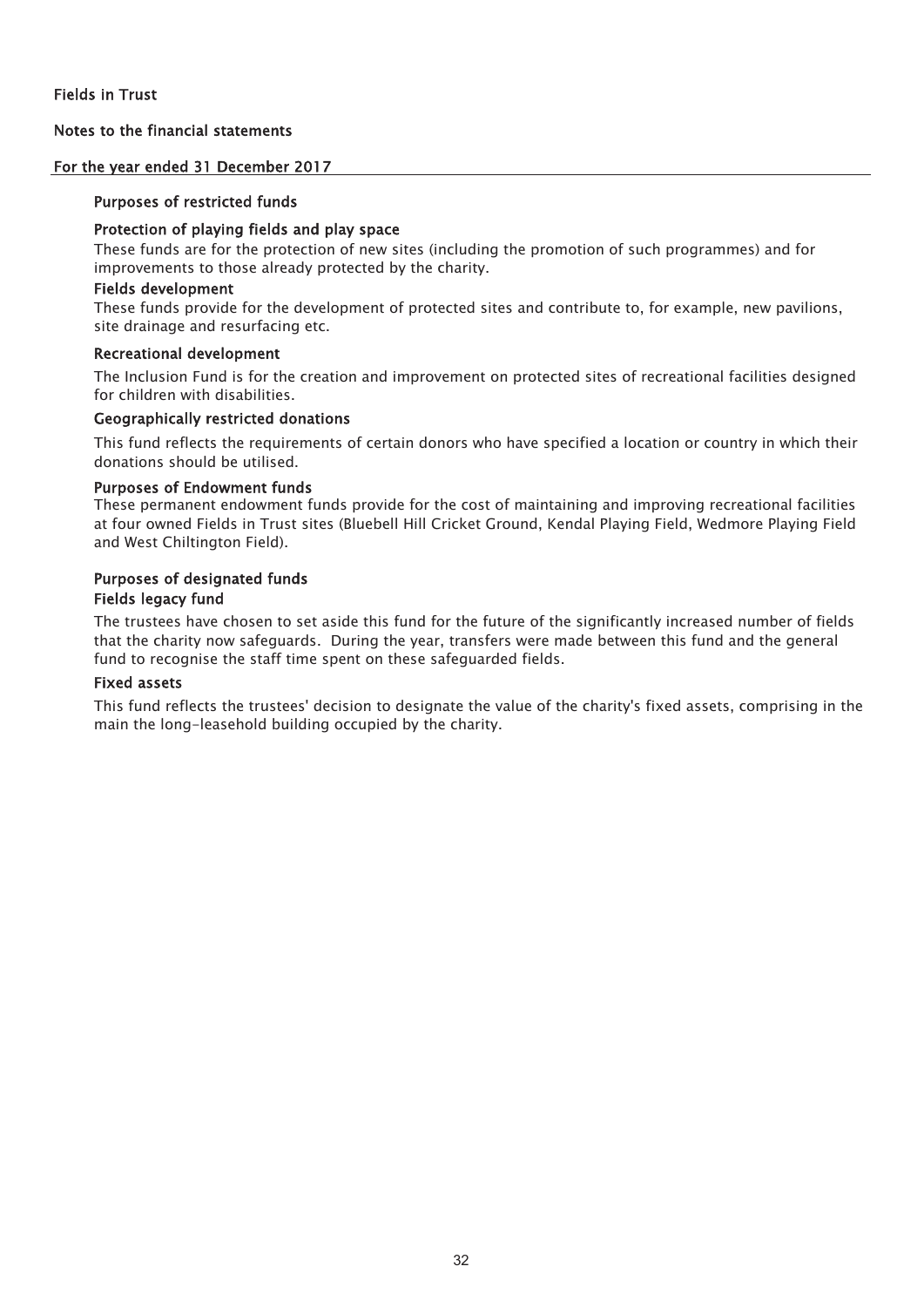### Notes to the financial statements

# For the year ended 31 December 2017

#### 24. Comparatives for Movements in funds

|                                         |                 | Incoming        | Outgoing                 |           |                 |
|-----------------------------------------|-----------------|-----------------|--------------------------|-----------|-----------------|
|                                         | At the start    | resources &     | resources &              |           | At the end      |
|                                         | of the year     | gains           | losses                   | Transfers | of the year     |
|                                         | £'000           | £'000           | £'000                    | £'000     | £'000           |
|                                         |                 |                 |                          |           |                 |
| <b>Restricted funds:</b>                |                 |                 |                          |           |                 |
| Protection of playing fields and play   |                 |                 |                          |           |                 |
| space:                                  |                 |                 |                          |           |                 |
| Centenary Fields restricted funds       | 40              | 619             | (242)                    |           | 416             |
| Promotion of Centenary Fields           |                 | 50              | (36)                     |           | 14              |
| Programme                               |                 |                 |                          |           |                 |
| Filwood Playing Field, Bristol          | 183             |                 | (27)                     |           | 156             |
| Landfill Tax Credit Scheme              | 18              |                 |                          |           | 18              |
| Other income funds                      | 19              |                 | (4)                      |           | 15              |
|                                         | 259             | 669             | (310)                    |           | 619             |
|                                         |                 |                 |                          |           |                 |
| <b>Fields development:</b>              |                 |                 |                          |           |                 |
| London Marathon Trust                   | 59              |                 | 30                       |           | 89              |
| County Donations, QEII Challenge        | 95              |                 | (49)                     |           | 46              |
| Enfield Borough KG Fields               | 19              |                 | $\overline{\phantom{0}}$ |           | 19              |
| Ashtead Rye Meadows                     |                 | 3               | (3)                      |           |                 |
|                                         | 173             | $\overline{3}$  | (22)                     |           | 154             |
| <b>Recreational development:</b>        |                 |                 |                          |           |                 |
|                                         |                 |                 |                          |           |                 |
|                                         |                 |                 |                          |           |                 |
| Inclusion fund (Disabled Play Project)  | 6               |                 |                          |           | $6\phantom{1}6$ |
| <b>Stanmer Park</b>                     |                 | 30              |                          |           | 30              |
|                                         | $\overline{6}$  | $\overline{30}$ |                          |           | $\overline{36}$ |
| Have a Field Day Events:                |                 | 2               | (2)                      |           |                 |
|                                         |                 |                 |                          |           |                 |
|                                         |                 | 62              | (62)                     |           |                 |
| <b>Geographically restricted funds:</b> |                 |                 |                          |           |                 |
|                                         |                 |                 |                          |           |                 |
| <b>Total restricted income funds</b>    | 438             | 767             | (396)                    |           | 809             |
|                                         |                 |                 |                          |           |                 |
| <b>Permanent endowment funds</b>        |                 |                 |                          |           |                 |
| Kendal Playing Field                    | 77              | 13              | (53)                     |           | 37              |
| West Chiltington Field                  | 14              | 1               |                          |           | 15              |
| Other permanent endowments              | 5               |                 |                          |           | 5               |
| <b>Total permanent endowments</b>       | $\overline{96}$ | 14              | (53)                     |           | $\overline{57}$ |
|                                         |                 |                 |                          |           |                 |
| <b>Total restricted funds</b>           | 534             | 780             | (449)                    |           | 866             |
| <b>Unrestricted funds:</b>              |                 |                 |                          |           |                 |
| Designated funds:                       |                 |                 |                          |           |                 |
|                                         | 2,202           |                 |                          | 408       |                 |
| Fields Legacy Fund                      |                 |                 |                          |           | 2,610           |
| <b>Fixed Assets</b>                     | 577             |                 |                          | (8)       | 569             |
| Total designated funds                  | 2,779           |                 |                          | 400       | 3,179           |
|                                         |                 |                 |                          |           |                 |
| <b>General funds</b>                    |                 | 846             | (828)                    | (400)     | 760             |
|                                         | 1,142           |                 |                          |           |                 |
|                                         |                 |                 |                          |           |                 |
| <b>Total unrestricted funds</b>         | 3,922           | 846             | (828)                    |           | 3,939           |
|                                         |                 |                 |                          |           |                 |
| <b>Total funds</b>                      | 4,456           | 1,626           | (1, 277)                 |           | 4,805           |
|                                         |                 |                 |                          |           |                 |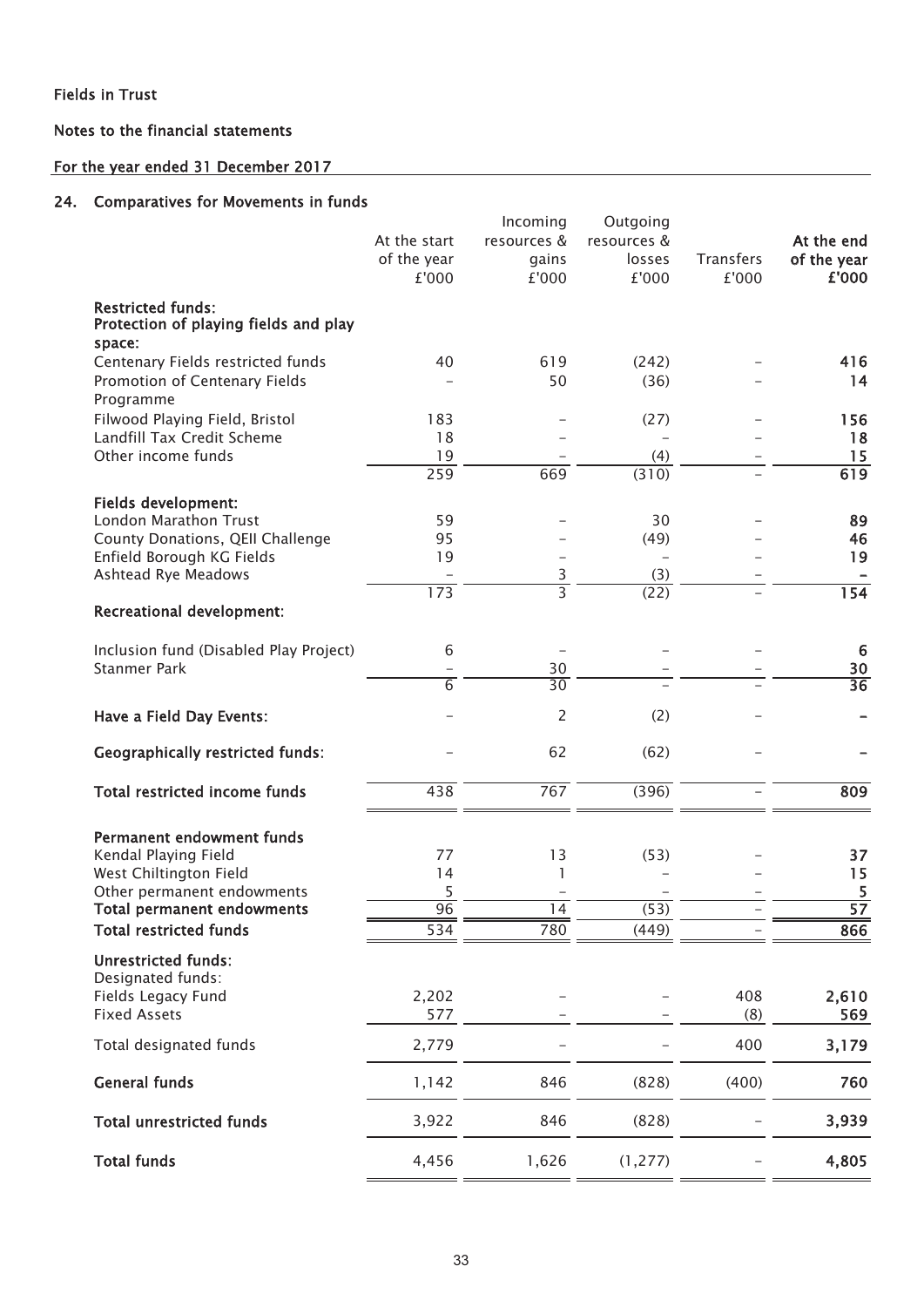#### Notes to the financial statements

#### For the year ended 31 December 2017

#### 25. Reconciliation of net income / (expenditure) to net cash flow from operating activities

|                                                                                                     | 2017<br>£'000 | 2016<br>£'000 |
|-----------------------------------------------------------------------------------------------------|---------------|---------------|
| Net income/(expenditure) for the reporting period<br>(as per the statement of financial activities) |               | 350           |
| Depreciation charges                                                                                | 26            | 25            |
| (Gains)/losses on investments                                                                       | (112)         | (337)         |
| Dividends, interest and rent from investments                                                       | (115)         | (102)         |
| (Increase)/decrease in debtors                                                                      | (141)         | (12)          |
| Increase/(decrease) in creditors                                                                    | (38)          | (308)         |
| Net cash provided by / (used in) operating activities                                               | (379)         | (384)         |

#### 26. Operating lease commitments

The charity's total future minimum lease payments under non-cancellable operating leases is as follows for each of the following periods

| Other         |                          |
|---------------|--------------------------|
| 2017<br>£'000 | 2016<br>£'000            |
| 3             | 3                        |
|               | 2                        |
|               | -                        |
|               | $\overline{\phantom{m}}$ |
| 6             |                          |
|               |                          |

#### 27. Legal status of the charity

The charity is incorporated by Royal Charter and has no share capital.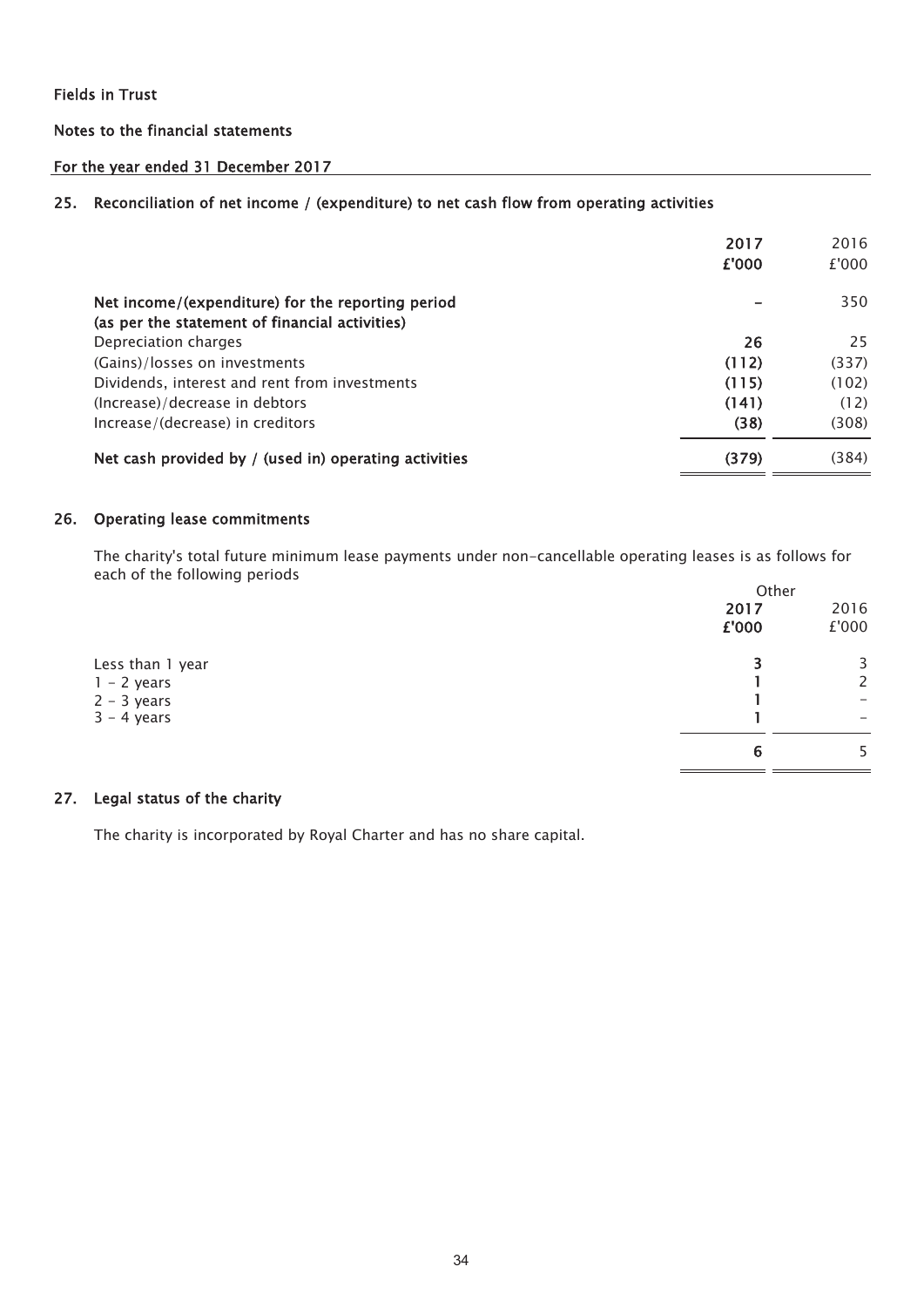#### For the year ended 31 December 2017

#### 28. Other funds held

a) The charity holds the sole trusteeship for three other charities registered with the Charity Commission as follows:

King George's Fields Foundation (charity number 220766) King George's Fields Stepney (charity number 1001827) Playing Field and Recreation Ground Holt (charity number 1091667)

The charity, acting as custodian trustee , holds permanent endowment investment funds for each of these charities separately from its own assets as a parent. The charity has not consolidated these funds into the charity's accounts as subsidiaries as limitations in the original schemes present severe long term restrictions as to how the funds can be used. The charity has determined that it will seek to address and resolve these restrictions through discussions with the Charity Commission.

However, income arising from these investments is received into the charity's bank account and shown correspondingly as a creditor on the balance sheet. The value of these funds were as follows:

|                                                        | 2017  | 2016  |
|--------------------------------------------------------|-------|-------|
| King George's Fields Foundation                        | £'000 | £'000 |
| Book value                                             | 175   | 175   |
| Market value                                           | 241   | 230   |
| King George's Fields Stepney                           |       |       |
| Book value                                             | 85    | 85    |
| Market value                                           | 178   | 174   |
|                                                        |       |       |
| Playing Field and Recreation Ground Holt<br>Book value | 132   | 132   |
|                                                        |       |       |
| Market value                                           | 192   | 184   |

b) Dolwyddelan Playing Field, Gwynedd Haling Grove, Croydon (Eleanor Shorter Fund) Lightwater Playing Field, Surrey Firgrove Playing Field, Rochdale, Manchester Pen Park, Bristol Watersfield Playing Field, Sussex King George's Field, Worth, Kent Brow Edge Playing Field, Backbarrow, Cumbria In addition, the charity, acting as custodian trustee, holds permanent endowment investments for the following playing fields for which it is not the sole trustee.

The custodian permanent investments are held separately from the charity's own assets and are not included in the charity's balance sheet. However the income arising from the investments is received into the charity's bank account and shown correspondingly as a creditor on the balance sheet. The combined value of these investments were:

|              | 2017  | 2016  |
|--------------|-------|-------|
|              | £'000 | £'000 |
| Book value   | 234   | 234   |
| Market value | 356   | 351   |

c) The objects of all the above trusts are similar to those of the charity and concerned with the protection and improvement of recreational space.